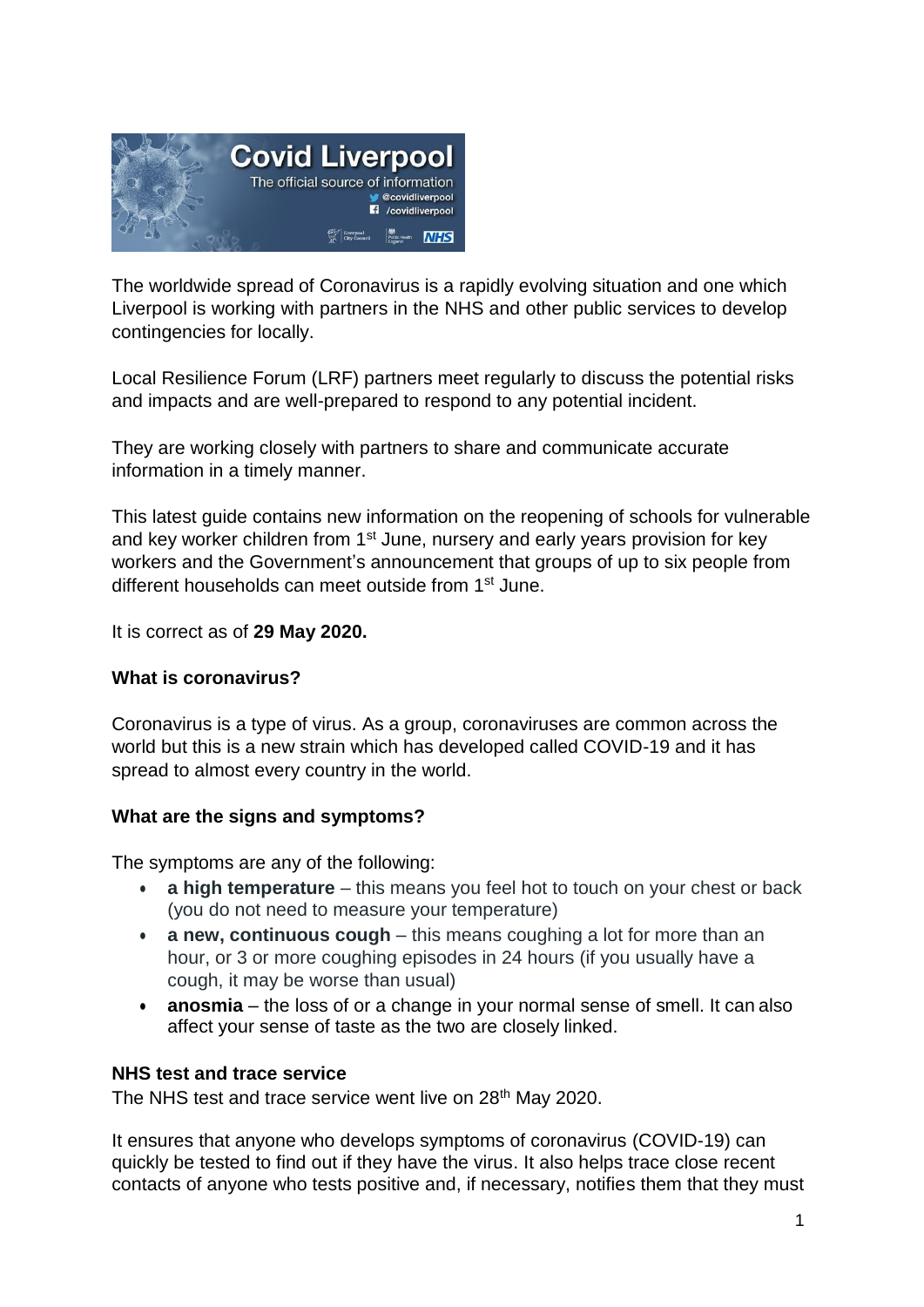self-isolate.

### **For households showing symptoms the main messages are:**

- if you have symptoms of coronavirus, however mild OR if you have received a positive test result self-isolate immediately for at least 7 days from when your symptoms started
- arrange a test immediately to see if you have COVID-19 by visiting the NHS [testing website](https://www.nhs.uk/conditions/coronavirus-covid-19/testing-for-coronavirus/) or call 119 if you have no internet access
- if you test positive you will receive a request to log into the NHS test and trace website and provide information about recent close contacts. It is important that you do this as soon as possible so the appropriate advice can be given to those who need it
- after 7 days or longer if you still have a high temperature, you must continue to self-isolate until you feel better. A cough or loss of smell/taste can last for several weeks after the infection has gone
- all other household members who remain well must stay at home and not leave the house for 14 days, starting from the day when the first person became ill. This will greatly reduce the spread of infection from your household to others
- if anyone else in the household starts displaying symptoms they must stay at home for at least 7 days regardless of what day they are on in the original 14 day isolation period
- if you have symptoms try to stay as far away from other household members as possible, particularly those who are clinically vulnerable or clinically extremely vulnerable
- wash your hands regularly for 20 seconds, each time using soap and water, or use hand sanitiser to reduce the spread of infection in your home
- if you feel you cannot cope with your symptoms at home, or your condition gets worse, or your symptoms do not get better after 7 days, then use the [NHS 111 online](https://111.nhs.uk/) coronavirus service. If you do not have internet access, call NHS 111. For a medical emergency dial 999.

More information can be found on the [gov.uk website](https://www.gov.uk/government/publications/covid-19-stay-at-home-guidance/stay-at-home-guidance-for-households-with-possible-coronavirus-covid-19-infection)

### **If you are contacted by the test and trace service because you have been in contact with someone who has tested positive:**

- you will be alerted by the service and asked to log in to the test and trace website for further communication, or if that's not possible, a trained caller will speak to you
- you will be told to begin self-isolation for 14 days from your last contact with the person who has tested positive. Your household doesn't need to selfisolate with you if you show no symptoms but must take extra care to follow social distancing guidelines, handwashing and avoiding contact with you at home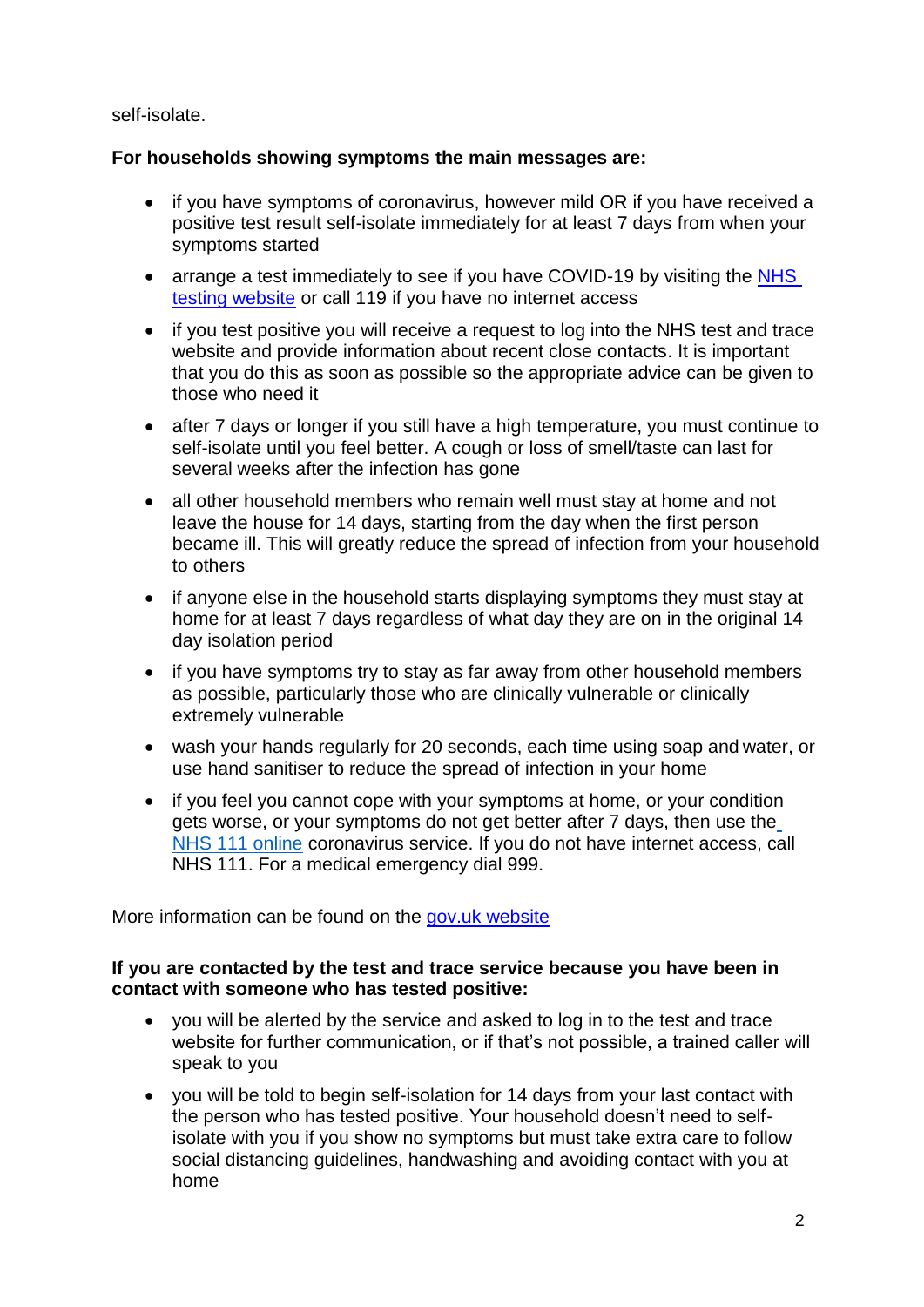if you develop symptoms other household members must self-isolate for 14 days and you must book a test [NHS testing website](https://www.nhs.uk/conditions/coronavirus-covid-19/testing-for-coronavirus/) or call 119. If your test is positive you must stay at home for at least 7 days, if negative you must complete your 14 day self-isolation period.

### **Apply for a test**

Anyone experiencing a new continuous cough, high temperature or a loss of or change in your normal sense of smell or taste can book a test by:

- visiting the [NHS website](https://www.nhs.uk/conditions/coronavirus-covid-19/)**,** or
- calling 119 in England and Wales if you are unable to access the internet

You can ask for a test for a child showing symptoms who lives with you, including children aged 5 or under.

It is important that you book a test as soon as possible so that the appropriate advice can be given to those who need it.

If you're an essential worker you can apply for priority testing through GOV.UK by following the [guidance for essential workers](https://www.gov.uk/guidance/coronavirus-covid-19-getting-tested#self-referral) below. You can also get tested through this route if you have symptoms of coronavirus and live with an essential worker. These tests for essential workers are prioritised over the tests available for the wider public through the NHS.

See the [list of essential workers.](https://www.gov.uk/guidance/coronavirus-covid-19-getting-tested#essential-workers)

You can get tested if you're a social care worker or resident in a care home whether you have symptoms or not. See the guidance below on [testing for care home](https://www.gov.uk/guidance/coronavirus-covid-19-getting-tested#care-home) [residents and workers.](https://www.gov.uk/guidance/coronavirus-covid-19-getting-tested#care-home)

### **Shielding the clinically extremely vulnerable**

Those in extremely vulnerable groups are at very high risk of severe illness as a result of coronavirus (COVID-19) requiring admission to hospital. People who are clinically extremely vulnerable should have received a letter telling them they're in this group or been told by their GP.

Shielding is a practice used to protect extremely vulnerable people from coming into contact with coronavirus. You are strongly advised to stay at home at all times and avoid any face-to-face contact, especially with someone who is displaying symptoms. The government is advising people to shield until the end of June.

Everyone who has received a letter advising that they are clinically extremely vulnerable should [register online](https://www.gov.uk/coronavirus-extremely-vulnerable) if you need any extra support, for example, essential groceries delivered to your home. If you haven't yet registered, you may receive a call from our call centre on 0333 3050466. Register even if you do not need support now or you've received your letter from the NHS.

Ask family, friends and neighbours to support you and use online services. If you cannot get the help you need, the government can help by delivering essential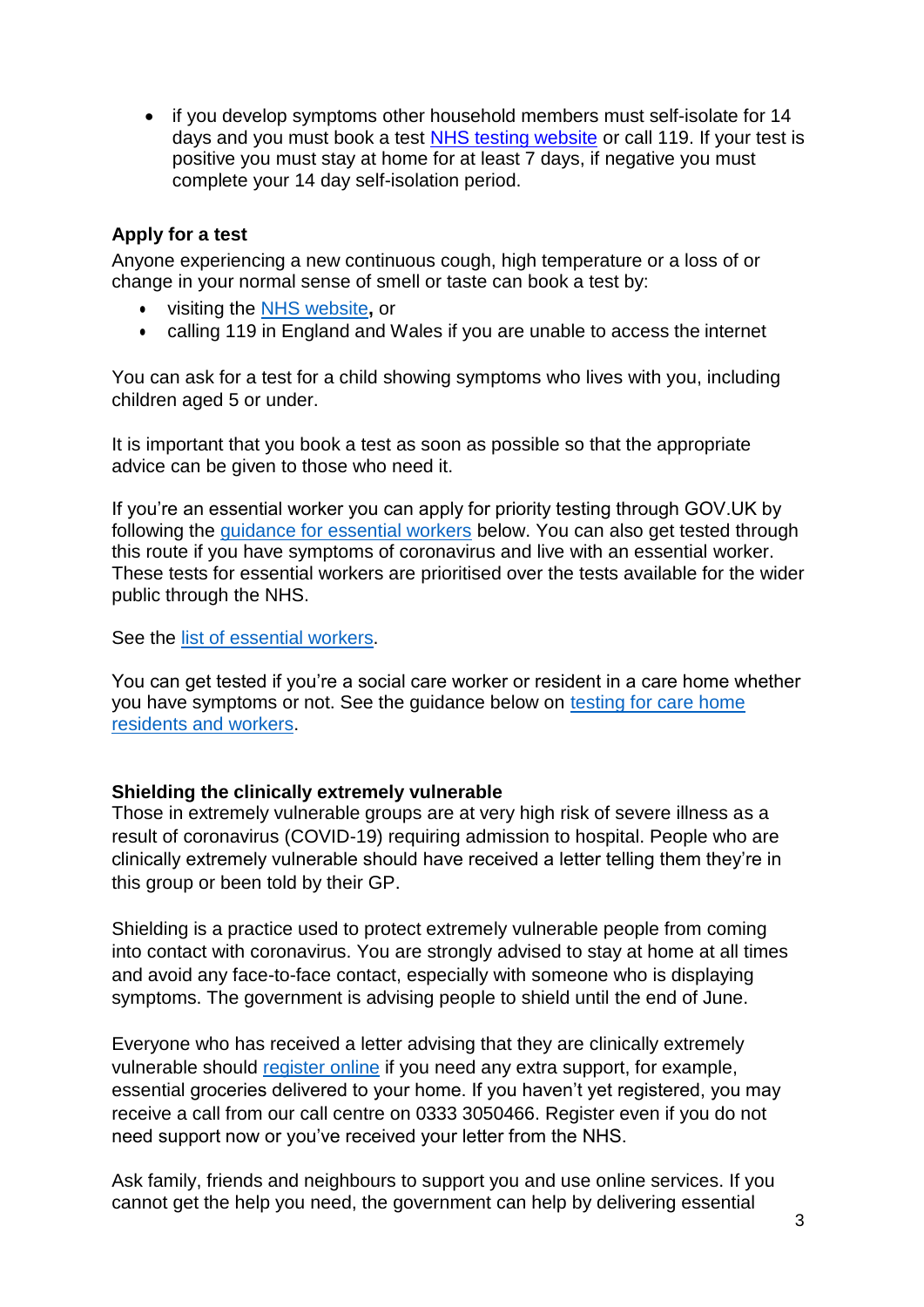groceries and support.

Prescriptions will continue to cover the same length of time as usual. If you do not currently have your prescriptions collected or delivered, you can arrange this by:

- 1. Asking someone who can pick up your prescription from the local pharmacy (this is the best option, if possible).
- 2. Contacting your pharmacy to ask them to deliver your prescription to you or to help you find a volunteer (who will have been ID checked) to deliver it.

You may also need to arrange for collection or delivery of hospital specialist medication that is prescribed to you by your hospital care team.

If you receive support from health and social care organisations, such as having care provided for you through the local authority or health care system, this will continue as normal. Your health or social care provider will be asked to take additional precautions to make sure that you are protected. The advice for formal carers is included in the [home care provision.](https://www.gov.uk/government/publications/covid-19-residential-care-supported-living-and-home-care-guidance/covid-19-guidance-on-home-care-provision)

Any essential carers or visitors who support you with your everyday needs can continue to visit unless they have any of the symptoms of coronavirus. Everyone coming to your home should wash their hands with soap and water for at least 20 seconds on arrival to your house and often while they are there.

More information can be found here:

[https://www.gov.uk/government/publications/guidance-on-shielding-and-protecting](https://www.gov.uk/government/publications/guidance-on-shielding-and-protecting-extremely-vulnerable-persons-from-covid-19/guidance-on-shielding-and-protecting-extremely-vulnerable-persons-from-covid-19)[extremely-vulnerable-persons-from-covid-19/guidance-on-shielding-and-protecting](https://www.gov.uk/government/publications/guidance-on-shielding-and-protecting-extremely-vulnerable-persons-from-covid-19/guidance-on-shielding-and-protecting-extremely-vulnerable-persons-from-covid-19)[extremely-vulnerable-persons-from-covid-19](https://www.gov.uk/government/publications/guidance-on-shielding-and-protecting-extremely-vulnerable-persons-from-covid-19/guidance-on-shielding-and-protecting-extremely-vulnerable-persons-from-covid-19)

# **The UK Government's COVID-19 recovery strategy**

Good progress has been made in satisfying some conditions of the Government's five tests for easing social distancing measures, however the Government is clear that it cannot yet be confident major adjustments now will not risk a second peak of infections.

Therefore, the Government has decided that it is in a position to cautiously lift elements of the social distancing measures and over the coming months a range of adjustments will come into effect. Adjustments depend on successfully controlling the spread of the virus. If evidence shows sufficient progress has not been made in controlling the virus then lifting the restrictions may be delayed, and if the virus starts to spread again then restrictions will tighten.

Clinically vulnerable – those who are more clinically vulnerable to COVID-19 include the over 70's, people with specific chronic pre-existing conditions and pregnant women (see [gov.uk](https://www.gov.uk/government/publications/full-guidance-on-staying-at-home-and-away-from-others/full-guidance-on-staying-at-home-and-away-from-others#eel-decline) for a full list). People in this category should continue to take particular care to minimise contact with others outside of their household but do not need to be shielded.

Clinically extremely vulnerable - those who have received a letter from the NHSor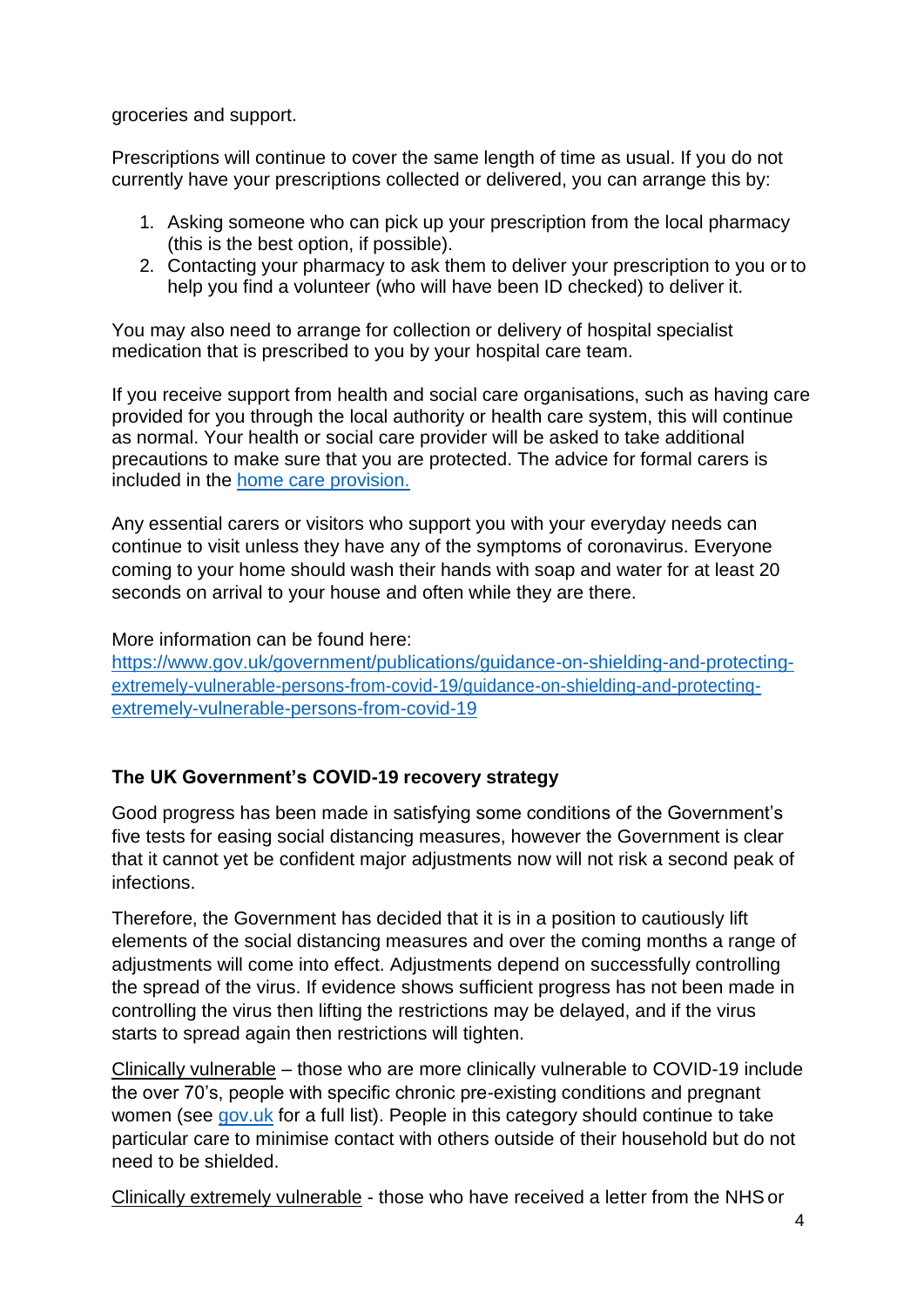their GP informing them that they are in this group will continue to be advised to shield themselves for some time yet by staying at home at all times and avoiding face-to-face contact.

People showing symptoms - it is vital that those who are showing symptoms, however mild, must continue to self-isolate at home, along with the rest of their household.

# **What you can and can't do**

## **Public spaces / outdoor activity / exercise**

- You can now; spend time outdoors (e.g. picnicking), meet one person from a different household (following social distancing guidelines), unlimited exercise outdoors, use outdoors sports facilities (e.g. tennis court, golf course), go to a garden centre
- As with before you cannot; visit friends and family in their homes, exercise using indoor sports facilities, use an outdoor gym/playground, visit a private attraction, gather in a group of more than six (not including your own household)
- For the time being you cannot visit friends or family other than one person from a different household, however the government has asked SAGE to advise on when this can take place
- From 1 June up to six people from different households will be able to meet outside, including in gardens and other private outdoor spaces. It will remain the case that people should not spend time in the homes of their friends and family other than to access the garden or use the toilet
- You can go out to care for or help a vulnerable person or to provide a charitable service, following social distancing advice but you should not do so if you have any of the symptoms
- You can travel to outdoor open space in a private vehicle regardless of distance but you can't travel to stay overnight elsewhere.
- No changes to wedding and funeral guidance but Government intends to allow small wedding ceremonies from 1 June.

## **Vulnerable groups, shielding, 70 year olds and over, and care homes**

- Those aged 70 and over should continue to minimise contact with others from outside their household.
- Individuals with very specific medical conditions should continue to shield and stay at home until the end of June.
- The Government have published [guidance about infection control and staff](https://assets.publishing.service.gov.uk/government/uploads/system/uploads/attachment_data/file/881329/COVID-19_How_to_work_safely_in_care_homes.pdf) [safety in care homes](https://assets.publishing.service.gov.uk/government/uploads/system/uploads/attachment_data/file/881329/COVID-19_How_to_work_safely_in_care_homes.pdf) to help admit and care for residents safely and protect care home staff.

## **Going to work / safer spaces**

 Employers should make every effort to support working from home. Where work can only be done in the workplace the Government have publishe[d](https://www.gov.uk/guidance/working-safely-during-coronavirus-covid-19) [guidelines for employers to help protect their workforce and customers](https://www.gov.uk/guidance/working-safely-during-coronavirus-covid-19) while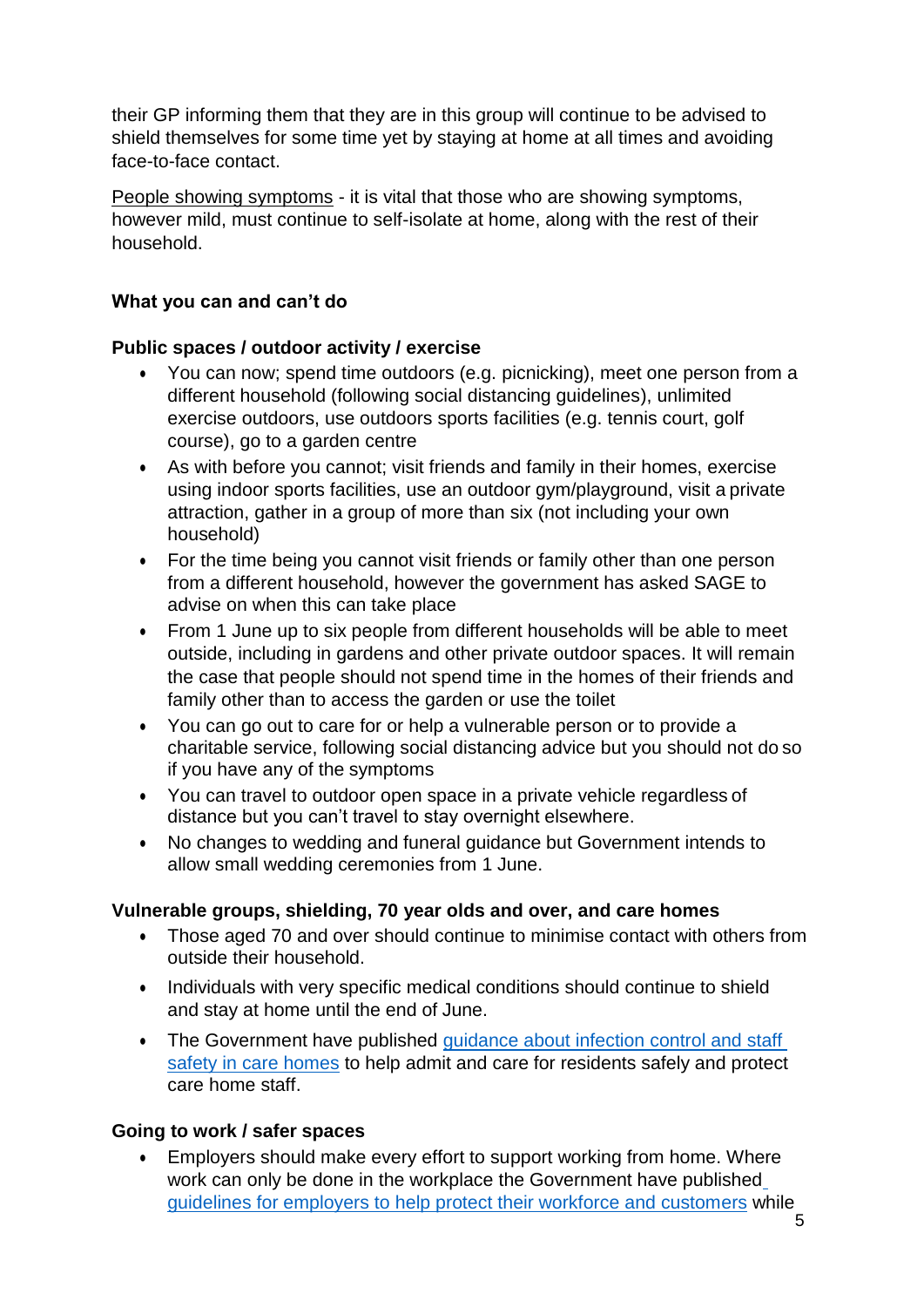continuing to trade. The guidelines apply to those in essential retail such as; supermarket, construction and manufacturing, labs and research, takeaway and deliveries, tradesman and cleaners, and trade and transport.

- Not all forms of work will return to normal at once and any changes made will be in a phased approach and carefully monitored. Businesses will be given time to prepare their premises to operate as safely as possible and more derail will be set out in due course.
- The Government's [roadmap](https://www.gov.uk/government/publications/our-plan-to-rebuild-the-uk-governments-covid-19-recovery-strategy) sets out that some businesses (like pubs, cinemas or hairdressers) will not open until Step 3 is reached (currently schedule for no earlier than 4 July but subject to change).
- The Government has set out steps that business should take to ensure their workplaces are [COVID-19 secure](https://www.gov.uk/guidance/working-safely-during-coronavirus-covid-19) to give staff the confidence to return to work
- People are advised to wear face coverings in enclosed public spaces (e.g. on public transport). A face covering is nor the same as PPE and this equipment should be reserved for health and care workers.

## **Workers' rights**

- Where employees cannot work from home, employers should take clear, practical steps to help protect workers and create a safe space to work. Employers should discuss the workplace risk assessment with you to identify ways of managing the risks. If you remain concerned about steps not being taken you can contact your local authority or the Health and Safety Executive who can help.
- Employers should take socially responsible decisions and listen to concerns of their staff. If individuals need advice they should approach ACAS where they can get impartial advice on work disputes.

## **Public Transport**

- You should cycle or walk to work if possible should you have to travel to work, and only use public transport if necessary and if no alternative is available. See [gov.uk](https://www.gov.uk/guidance/coronavirus-covid-19-safer-travel-guidance-for-passengers) for safer travel guidance for passengers.
- If you can, wear a homemade face mask. See [gov.uk](https://www.gov.uk/government/publications/how-to-wear-and-make-a-cloth-face-covering/how-to-wear-and-make-a-cloth-face-covering) for how to wear and make one.
- You should avoid using public transport for leisure wherever possible.

## **Retail**

- From 1st June outdoor markets and car showrooms will be able to reopen
- From 15th June it is expected that all other non-essential retail, for example shops selling clothes, shoes and electronics, will be able to reopen
- Businesses will only be able to reopen once they have completed a suitable risk assessment and have taken the necessary steps to become COVID-19 secure.

## **Borders / international visitors**

- From 8th June people travelling to the UK will be asked to supply their contact details and details of their accommodation, and to self-isolate in their accommodation for 14 days.
- You may be fined £100 if you refuse to provide your contact details and £1,000 if you refuse to self-isolate.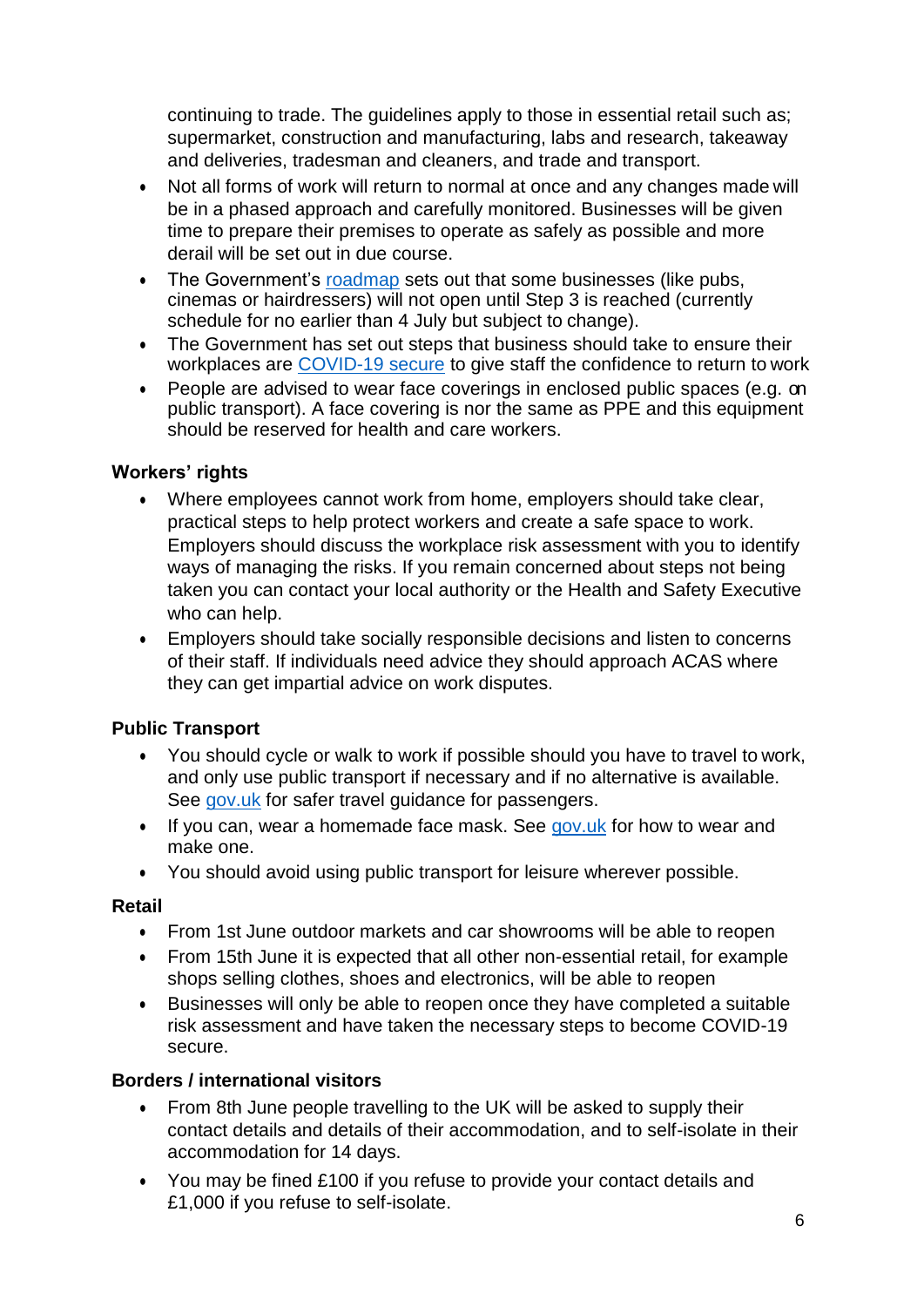### **Enforcement**

• The police and local authorities have the powers to enforce the requirements set out in [law](http://www.legislation.gov.uk/uksi/2020/350) if people do not comply with them

### **What if I have a prescription to pick up?**

If you have a prescription request and are unable to collect this personally you should try and arrange for this to be collected on your behalf by a family member, friend or neighbour; if this is not an option it could be delivered to you directly by your doctor or pharmacy (if that service is available).

For more information about local pharmacies please visit the [NHS website](https://www.nhs.uk/using-the-nhs/nhs-services/pharmacies/)

In some cases none of the above options may be available to you. In that instance please call your local call centre when your prescription is ready to collect. Please have your pharmacy details to hand when making this call.

Liverpool call centre: 0151 233 3066

### **What if I have dental problems?**

Dental services are in place across the city for patients and the public during the social restrictions. All high street dental and orthodontic practices are able to give advice, guidance and prescriptions, which you can collect from your local pharmacy.

People with dental problems are being asked to contact their dental practice in the usual way. Those who aren't registered with a dentist can go to: [www.nhs.uk/service-search/find-a-dentist](http://www.nhs.uk/service-search/find-a-dentist)

Or call the dental helpline, which for Merseyside is 0161 476 9651.

They will assess you and provide advice over the phone which may result in a remote consultation with a dentist. To support NHS services, it is important that people do not visit hospitals or doctors' surgeries with dental problems.

#### **Looking after your own mental health**

During this uncertain time, you may be bored, frustrated or lonely. You may also feel low, worried, anxious, or be concerned about your health or that of those close to you. The [government has provided guidance](https://www.gov.uk/government/publications/covid-19-guidance-for-the-public-on-mental-health-and-wellbeing/guidance-for-the-public-on-the-mental-health-and-wellbeing-aspects-of-coronavirus-covid-19) on how to look after your mental health and wellbeing during the coronavirus outbreak.

If you are experiencing stress, feelings of anxiety or low mood, you can use the [NHS](https://www.nhs.uk/conditions/stress-anxiety-depression/) [mental health and wellbeing advice website](https://www.nhs.uk/conditions/stress-anxiety-depression/) for self-assessment, audio guides and practical tools. [Every Mind Matters](https://www.nhs.uk/oneyou/every-mind-matters/) also provides simple tips and advice to start taking better care of your mental health.

Mersey Care has a 24-hour helpline to support mental health assessments away from emergency services. Members of the public with urgent mental health needs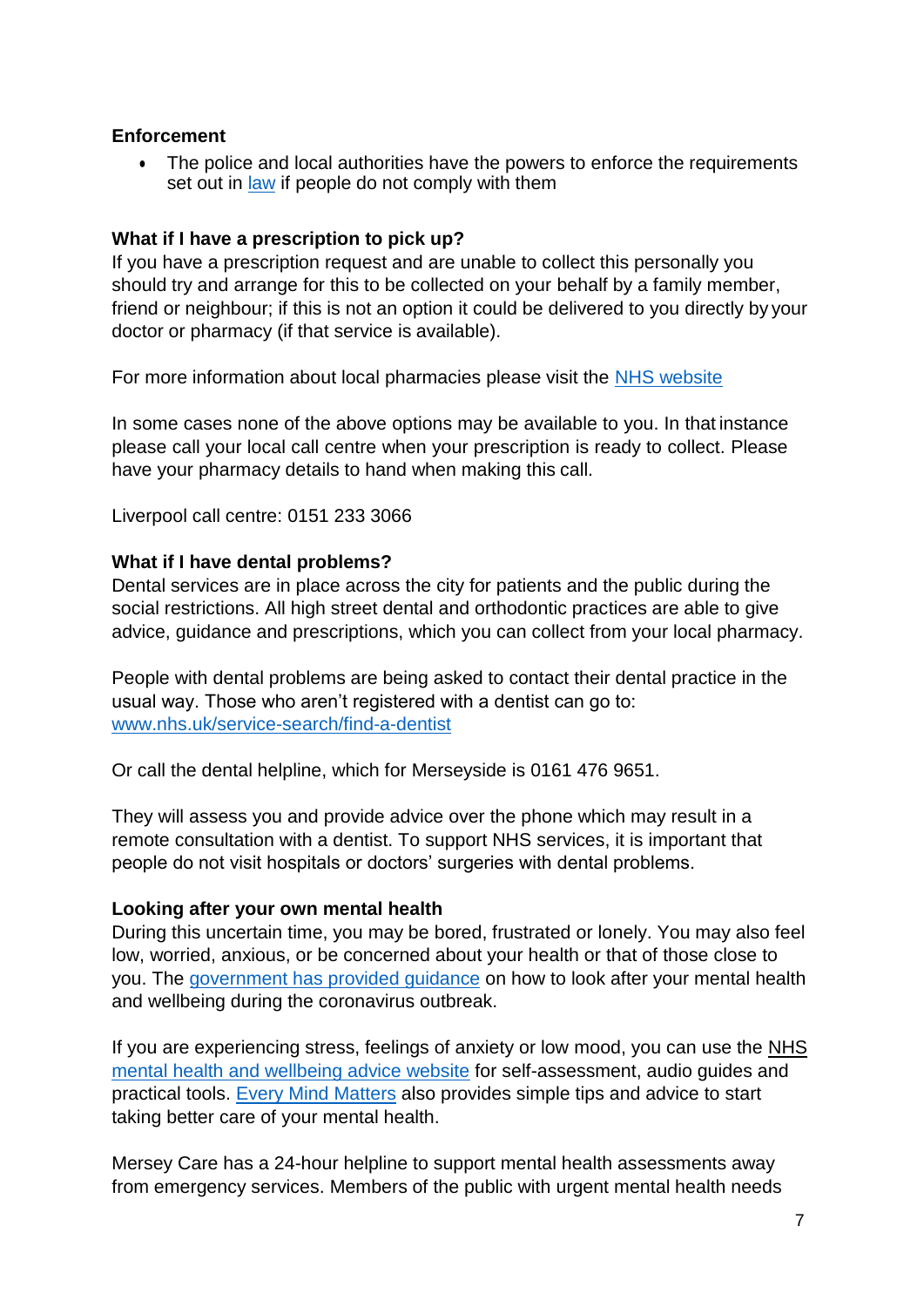who would otherwise have presented at accident and emergency, can call 0151 296 7200. Please note that this is a new phone number as of 17 April and any calls made to the previous number will be transferred to the new one. The line is open 24/7 and the age of access has been lowered to age 16 and over.

If you are still struggling after several weeks and it is affecting your daily life, please contact [NHS 111 online.](https://111.nhs.uk/) In a medical emergency [call 999](https://www.nhs.uk/using-the-nhs/nhs-services/urgent-and-emergency-care/when-to-call-999/) if you are seriously ill or injured and your life is at risk. A mental health emergency should be taken as seriously as a physical health emergency.

### **Looking after your child and young person's mental health**

Regardless of their age, this may be a difficult time for children and young people. Some may react right away, while others may show signs of difficulty later on. The [government has provided guidance](https://www.gov.uk/government/publications/covid-19-guidance-on-supporting-children-and-young-peoples-mental-health-and-wellbeing/guidance-for-parents-and-carers-on-supporting-children-and-young-peoples-mental-health-and-wellbeing-during-the-coronavirus-covid-19-outbreak%23helping-children-and-young-people-cope-with-stress/How-children-and-young-people-of-different-ages-may-react) to help adults with caring responsibilities look after the mental health and wellbeing of children or young people, including those with additional needs and disabilities.

Alder Hey Children's NHS Foundation Trust have produced a Coronavirus Facts for Kids poster which contains information on coronavirus and is particularly helpful for children who are worried about the current situation. The poster can be downloaded on the [LCC coronavirus mental health page.](https://liverpool.gov.uk/communities-and-safety/emergency-planning/coronavirus/looking-after-your-mental-health/)

**Support locally through Liverpool CAMHS** - The Liverpool CAMHS Partnership responds to the mental health, emotional and wellbeing needs of children, young people and their families/carers. The partnership is adapting as Coronavirus impacts our everyday lives. Our partners are working hard to ensure children, young people and families get the support they need during this time.

If a child or young person is in crisis, they can call the crisis care line on 0151 293 3577.

For details of other local support for children and young people's mental health please visit [Liverpool CAMHS dedicated coronovirus](https://www.liverpoolcamhs.com/children-young-people/covid-19-liverpool-camhs-support/) page

National helplines and websites for your child or young person are:

- [Shout](https://www.crisistextline.uk/) provides free, confidential support, 24/7 via text for anyone at crisis anytime, anywhere. Text SHOUT to 85258.
- [ChildLine](https://www.childline.org.uk/Pages/Home.aspx) provides a confidential telephone counselling service for any child with a problem. It comforts, advises and protects. Call 0800 1111, have a[n](https://www.childline.org.uk/get-support/1-2-1-counsellor-chat/) [online chat with a counsellor](https://www.childline.org.uk/get-support/1-2-1-counsellor-chat/) or check out the [message](https://www.childline.org.uk/get-support/message-boards/) boards
- [The Mix](http://www.themix.org.uk/) provides a free confidential telephone helpline and online service. Call 0808 808 4994, access the [online community](https://community.themix.org.uk/) or [email The](http://www.themix.org.uk/get-support/speak-to-our-team/email-us) Mix

In a medical emergency [call 999](https://www.nhs.uk/using-the-nhs/nhs-services/urgent-and-emergency-care/when-to-call-999/) if you are seriously ill or injured and your life is at risk. A mental health emergency should be taken as seriously as a physical health emergency.

Mersey Care has produced a guide on staying well while staying home including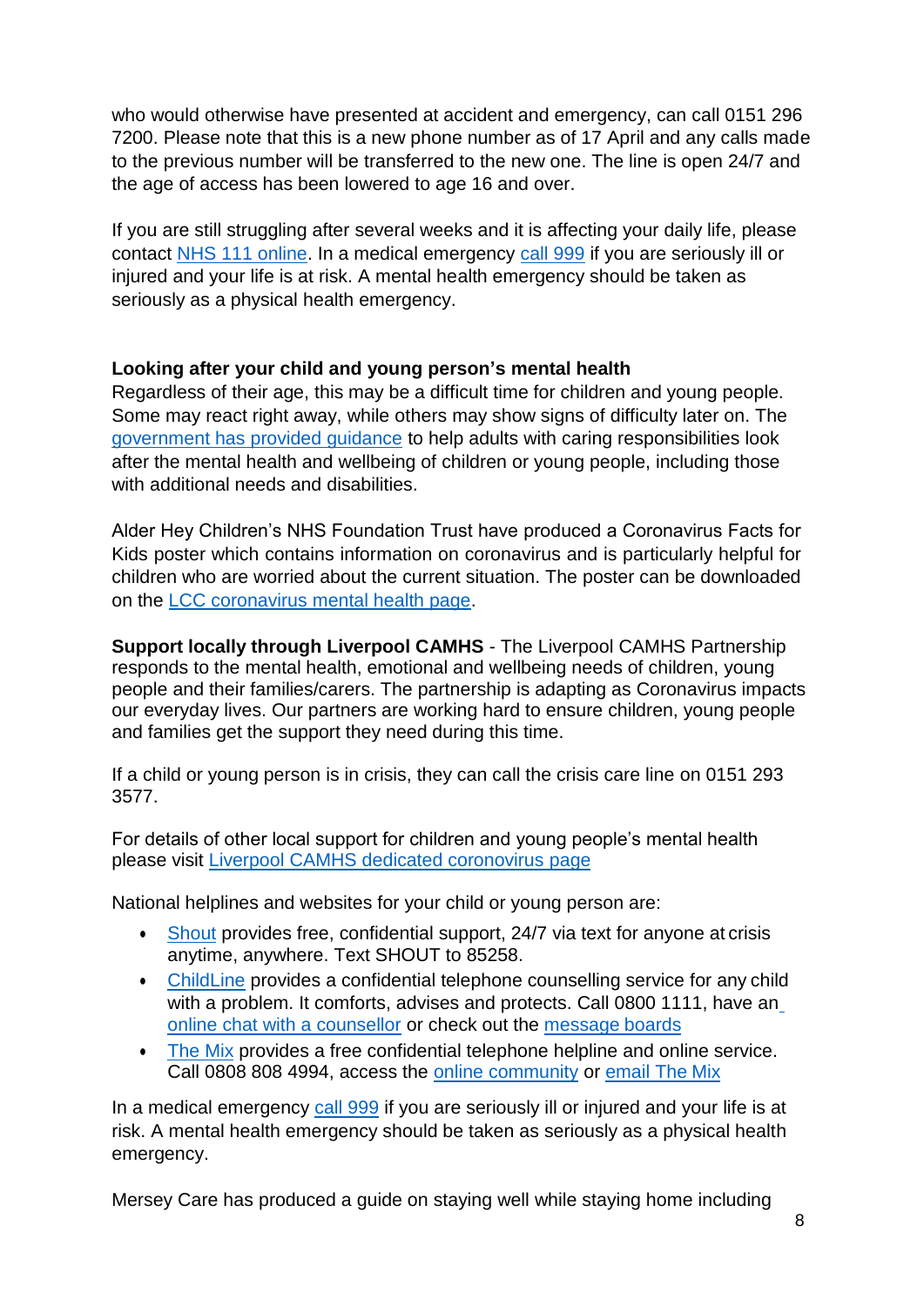advice on working from home, reassuring children and keeping them occupied. You can find the guide on p. 23-44 of [Spring 2020 MC Magazine](https://issuu.com/juliecrompton/docs/mc_magazine_-_april_2020?fr=sOTk3MjcwNDI0MQ)

A new campaign, Kind to your Mind, led by Cheshire & Merseyside Health & Care Partnership, has been launched to support the wellbeing of people across our region. It includes a new ALMA wellbeing online portal with a suite of mental and physical wellbeing resources.

Visit: [www.kindtoyourmind.org](http://www.kindtoyourmind.org/)

### **Support for victims of domestic abuse**

The message to victims of domestic abuse across the city remains the same – *you are not alone.*

Partners including Merseyside Police and Liverpool City Council want everyone to know that support is always available for those suffering abuse at the hands of a family member, partner or spouse.

If you or a child are at immediate risk of harm, you should contact the police urgently by calling 999. If you are unable to speak you can use the Silent Solution system when calling 999 from a mobile. You will be transferred to this system by an operator and when prompted press 55 or tap/cough into the phone.

If you have any non-urgent information on domestic abuse – if you are a victim or believe someone you know is a victim – you can contact direct message @MerPolCC on Twitter, 'Merseyside Police Contact Centre' on Facebook, call 101 or contact @CrimestoppersUK, anonymously on 0800 555 111.

You can also call the free National Domestic Abuse helpline on 0808 2000 247

Other support available:

- [Liverpool Domestic Abuse Services](https://liverpooldomesticabuseservice.org.uk/) (0151 263 7474)
- [Merseyside Domestic Violence Service](http://mdvs.co.uk/) (0778 094 8890)
- [South Liverpool Domestic Abuse Service](https://www.sl-domesticabuseservices.org.uk/) (0151 494 2222)
- [Savara UK](https://www.saverauk.co.uk/) (0800 107 0726)
- [Worst Kept Secret](https://www.localsolutions.org.uk/north-west-services/domestic-abuse/14-worst-kept-secret) (0800 028 3398)
- [RASA \(Rape and Sexual Abuse\) Centre Merseyside](https://www.rasamerseyside.org/) (0151 666 1392)
- [Men's Advice Line](https://mensadviceline.org.uk/) (0808 801 0327)

## **Advice for carers**

If you are caring for a vulnerable family member or friend during the coronavirus outbreak there is plenty of help and advice available that will support you in your caring role:

Liverpool Carers Centre is available by telephone or email for advice and guidance as well as information about other services, or on social media.

E: [CarersCentre@localsolutions.org.uk](mailto:CarersCentre@localsolutions.org.uk)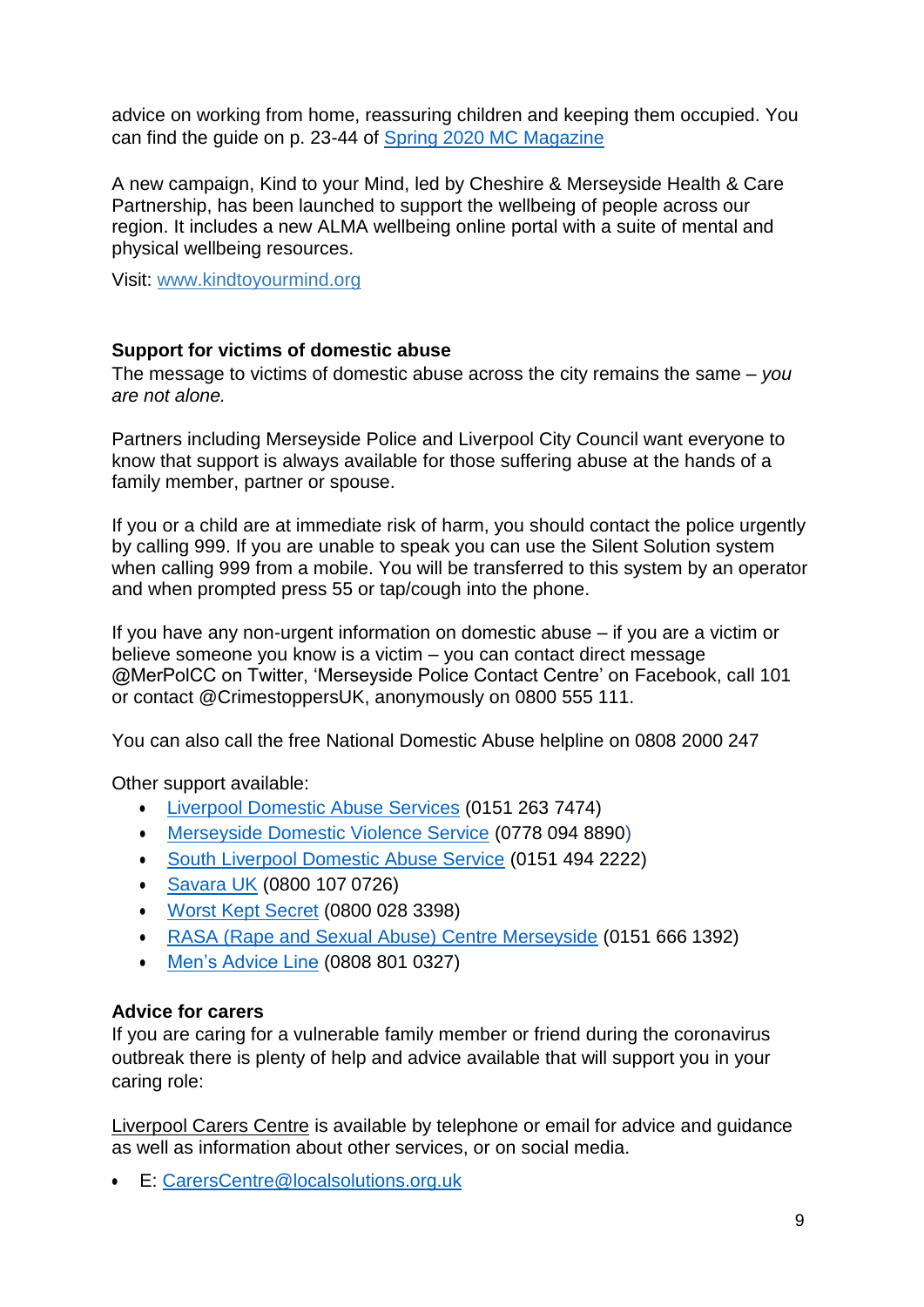T: 07934 205 609 / 07803 200 476 / 07458 144 984

Barnardo's Action With Young Carers is available by telephone or email for young carers or anyone who knows a young carer who may need support. The team is providing shopping vouchers if families that they are supporting are in need. They will also deliver shopping or access online slots if a family is unable to leave their home.

Open 9am-5pm, Monday-Friday

- E: [youngcarers.liverpool@barnardos.org.uk](mailto:youngcarers.liverpool@barnardos.org.uk)
- $\cdot$  T: 0151 228 4455

The Brain Charity can arrange to deliver food supplies, collect prescriptions, support electric or gas top ups or access any other community based services that carers cannot currently access themselves. They can also provide urgent food parcels and hot meals where needed.

A weekly one to one catch up telephone and videophone service is available to people who are isolating or shielding. There is also online counselling support.

The Carers Advocacy Service continues to operate but offers a remote service and will only arrange face to face meetings if essential.

Open 9am-4.30pm, Monday to Friday

- [info@thebraincharity.org.uk](mailto:info@thebraincharity.org.uk)
- T: 0800 008 6417

The Brain Charity is also moving many of their weekly centre-based activities online. These events will appear in their website's online calendar and on their social media as they become available.

Carers UK has plenty of advice on [its website](https://www.carersuk.org/help-and-advice/health/looking-after-your-health/coronavirus-covid-19) for keeping people safe from infection and the rights of working carers.

Mobilise – a free online service providing daily updates and information. You can [sign up for a free daily email](https://james816492.typeform.com/to/NZSl88) full of tips, advice and information.

They also run Virtual Daily Cuppas at 4pm. Sign up for the session you'd like to attend on [their webpage.](file:///s:/www.mobiliseonline.co.uk/cuppa)

### **Public Health England communications resources**

PHE have downloadable resources available including posters and content for social media and digital screens.

You can access these by registering with the PHE campaign resource centre. <https://campaignresources.phe.gov.uk/resources> with a .nhs or .gov email. If you do not have one of these but would like resources contact [sue.cumming@liverpool.gov.uk](mailto:sue.cumming@liverpool.gov.uk)

### **Good food hygiene**

The Food Standard Agency has [produced guidance](https://www.gov.uk/government/publications/guidance-for-consumers-on-coronavirus-covid-19-and-food/guidance-for-consumers-on-coronavirus-covid-19-and-food) for consumers on good food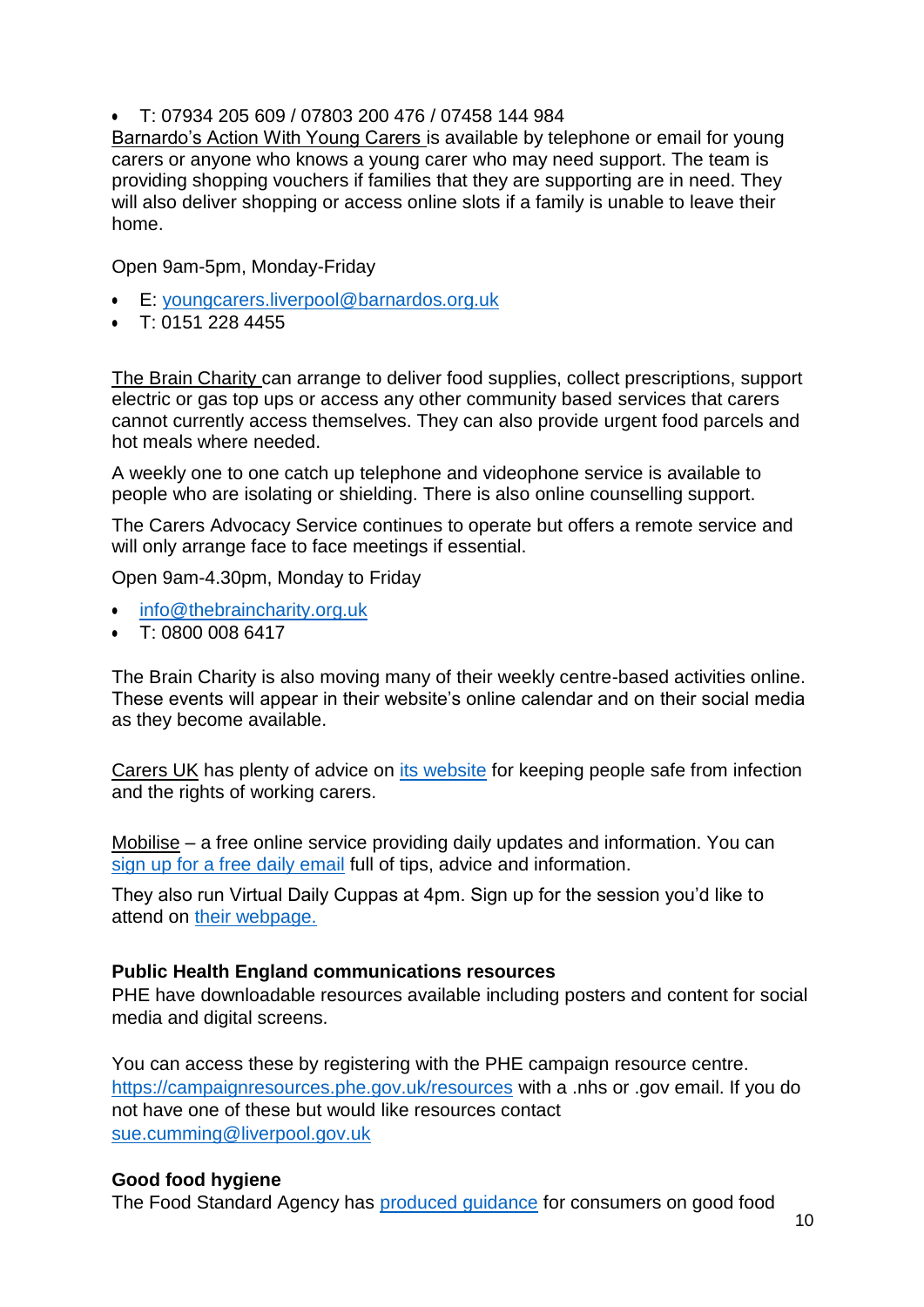hygiene that includes sections on:

- Food hygiene when shopping
- Social distancing when shopping
- Food hygiene at home
- Food storage and reuse at home
- Takeaway food

#### **Schools update**

Schools across Liverpool will re-open from 1st June 2020 for vulnerable children and key worker children, subject to rigorous risk assessments. Where a school is unable to re-open, then they will advise of the alternative arrangements in place for vulnerable children and keyworker children.

Arrangements for school opening will be reviewed on a regular basis so parents and carers are advised to contact their child's individual school and continue to access the school website for up-to-date information about opening arrangements.

### **Primary schools:**

Provision is available for vulnerable children and key workers from your child's school. Your child's school will inform you of any further changes to provision as each school will be different. Please contact the individual school and continue to access the school website for up-to-date information about opening.

### **Secondary schools:**

Provision is available for vulnerable children and key workers from your child's school. Your child's school will inform you of wider plans as each school will be different. Please contact the individual school and continue to access the school website for up-to-date information about opening.

## **Special schools:**

Provision is available for vulnerable children and key workers from your child's school. Your child's school will inform you of wider plans as each school will be different. Please contact the individual school and continue to access the school website for up-to-date information about opening.

### **Nursery and early years provision:**

Keyworkers who need to secure child care provision as their usual provider is not open or does not plan to open can contact the Family Information Service on 0151 233 0499 or 0151 233 0495 or email [EarlyYears@liverpool.gov.uk](mailto:EarlyYears@liverpool.gov.uk) who will identify a provider for them.

## **Child care providers including childminders:**

National government has asked child care providers including childminders to begin to welcome children back from the 1st June 2020. Each child care provider will need to individually determine when their setting should re-open or, where a setting is already open, how the setting should incrementally increase the number of children attending. Any decision needs to be informed by consultation with parents (to assess the level of demand) and by a risk assessment (to ensure the highest standards of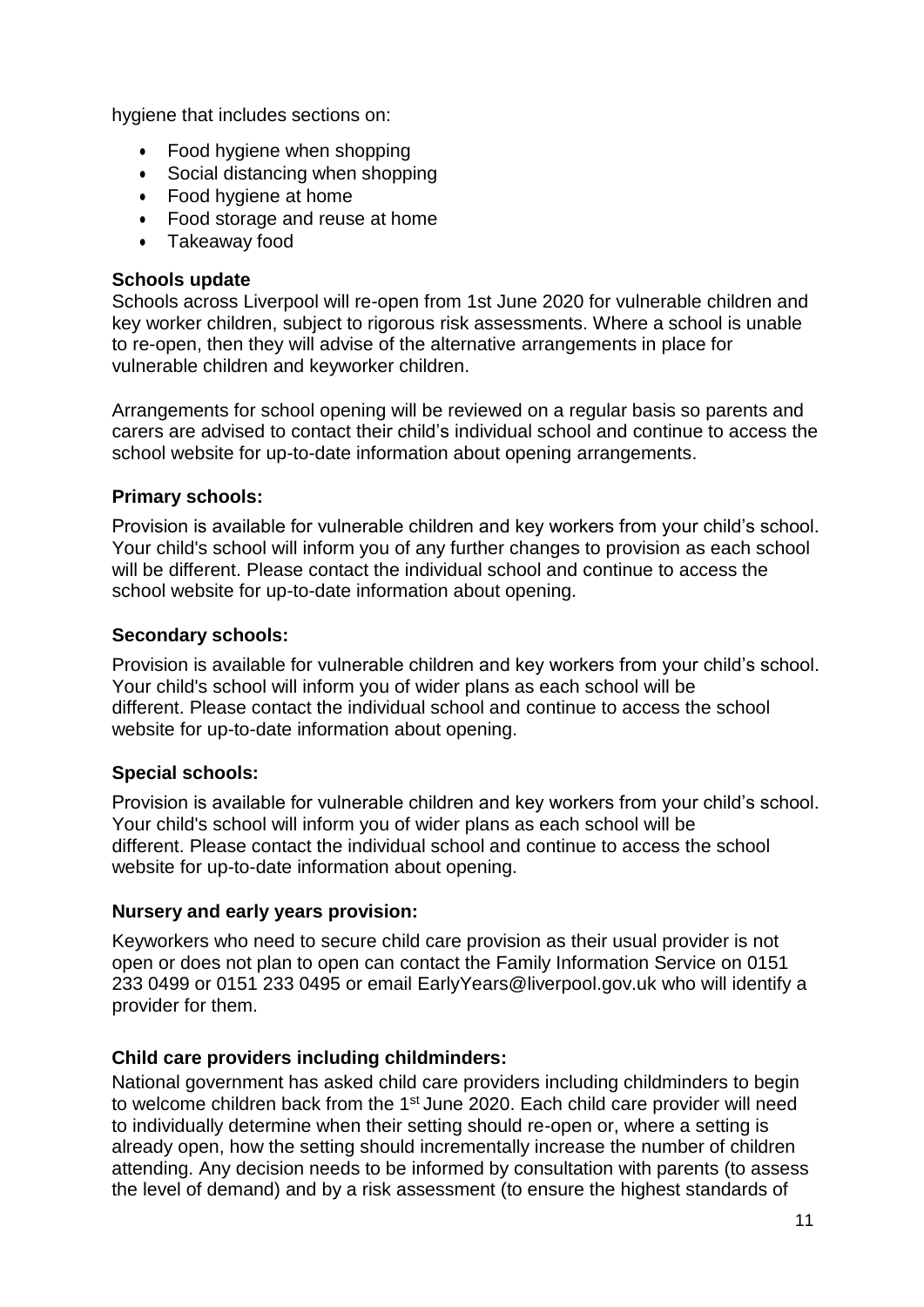safety are maintained).

**Liverpool City Council cannot direct a provider to open or remain closed as this decision needs to be taken on an individual business basis.** The decision may vary across different settings dependent on the existing space requirements and staff to children ratios. It is anticipated that demand for child care is likely to be lower than usual at first. In some cases it may be necessary for child care providers to introduce a temporary cap on numbers to ensure the safety of children and staff is the utmost priority, depending on risk assessments.

As each childcare setting is different we recognise that not all providers will be in a position to re-open or offer childcare to a wider group of children from 1<sup>st</sup> June 2020.

Liverpool City Council wishes to express our appreciation and thanks for the hard work and commitment of child care providers including childminders. If you are a child care provider and have any queries regarding your provision please contact the Early Years Team by emailing [EarlyYears@liverpool.gov.uk](mailto:EarlyYears@liverpool.gov.uk)

# **Exams**

Exam boards will be contacting schools, colleges and other exam asking them to submit by a deadline that will be no earlier than 29 May 2020:

- a centre assessment grade for every student in each of their subjects. Judgements should balance a series of evidence including classwork and other exam results and assignments
- rank order of students within each grade for each subject.
- Declaration from the Head of Centre making the submission

Students will also have the opportunity to sit exams at the earliest reasonable opportunity in the new academic year. Further information on this will be provided.

For further details on how grades will be awarded and guidance for teachers, students, parents and carers, please visit [gov.uk website](https://www.gov.uk/government/publications/gcses-as-and-a-level-awarding-summer-2020)

## **Additional funding for schools**

On 7 April the [government announced a package of support](https://www.gov.uk/government/news/extra-support-for-schools-and-parents-to-help-cope-with-coronavirus) to help schools deal with the challenges and financial costs posed by coronavirus.

The specific costs schools can claim for are:

- Additional cleaning required due to confirmed or suspected coronavirus cases;
- Increased premises related costs needed to keep schools open during holidays; and
- Support for free school meals for eligible children who are not attending school, where those costs are not covered by the national voucher scheme.

The additional funding for schools will be available on top of core funding allocations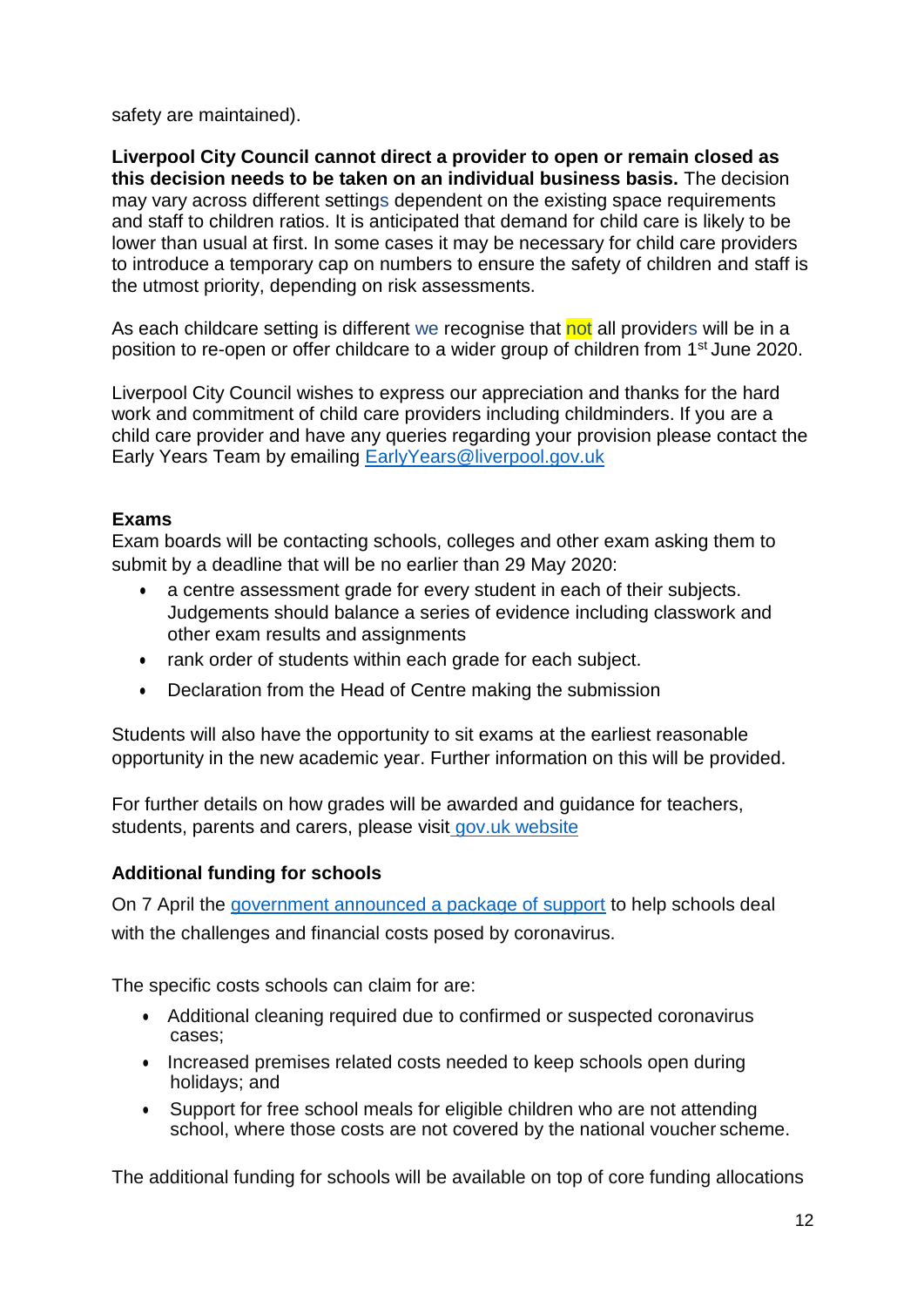that will be paid as normal to schools for the 2020-21 financial year. Further guidance with more details of the claims process is set to be published in June.

For guidance on this additional funding please visit [gov.uk website](https://www.gov.uk/government/publications/coronavirus-covid-19-financial-support-for-schools)

## **Children on free school meals**

From Monday 27th April schools will issue free school meal vouchers. If you have any queries about vouchers, please contact your child's school by telephone or check their website for updates. Use our [schools search](https://liverpool.gov.uk/schools-and-learning/school-admissions/school-search/) to find contact details for Liverpool schools.

If you think your child is eligible for Free School Meals but don't yet receive them go to: [https://liverpool.gov.uk/benefits/free-school-meals/.](https://liverpool.gov.uk/benefits/free-school-meals/)

### **Teaching and learning at home**

Whether you're home schooling, looking for educational activities or just interested in learning something new, there are lots of resources to keep your brain engaged. This includes:

- School Improvement Liverpool (SIL) have helpfully compiled [recommended](https://www.schoolimprovementliverpool.co.uk/-SIL_Recommended_Reading_Lists) [reading lists](https://www.schoolimprovementliverpool.co.uk/-SIL_Recommended_Reading_Lists) and [maths resources](https://www.schoolimprovementliverpool.co.uk/Primary-Resources-Maths) for primary children to use when learning at home, as well as a whole host of [local history images](https://www.schoolimprovementliverpool.co.uk/userfiles/files/free%20primary%20resources/Local%20history%20images.pptx) which may teach them (and you) a thing or two. SIL's Gill Rowland has written a [blog post](https://www.schoolimprovementliverpool.co.uk/Blog-for-parents-300320) to help parents support their child's education at home.
- BBC Bitesize website has lots of lessons, videos, activities and much more for children and young people aged 3 to 16+ with new content added daily.
- Royal Shakespeare Company have a [free learning zone](https://www.rsc.org.uk/shakespeare-learning-zone) with a range of materials for home schooling and interactive ways to unlock Shakespeare's language.
- [Recycle for Liverpool](https://culturecdn.fra1.cdn.digitaloceanspaces.com/2020/04/Online-resource.pdf) is an online resource suitable for Key Stages 1 & 2 and produce by Liverpool City Council Recycling Improvement Team. The pack is designed to help children (and adults) learn about recycling during lockdown.
- $\cdot$  [Build a play](https://www.everymanplayhouse.com/everyplaytime/buildaplay) is a new programme from the Everyman and Playhouse, which is suitable for all ages (and designed to meet the Key Stage 2 creative writing aims). Each Tuesday and Thursday the E&P release a new mission which will give some writing prompts.
- The Department for Education has launched the [Skills Toolkit,](https://bit.ly/SkillsToolkitNorth) a new online platform giving people easy access to free, high-quality digital and numeracy courses to help them build up their skills, progress in work and boost their job prospects.

For other resources and online courses please visit [Culture Liverpool website.](https://www.cultureliverpool.co.uk/teaching-at-home/)

### **Visas for NHS staff**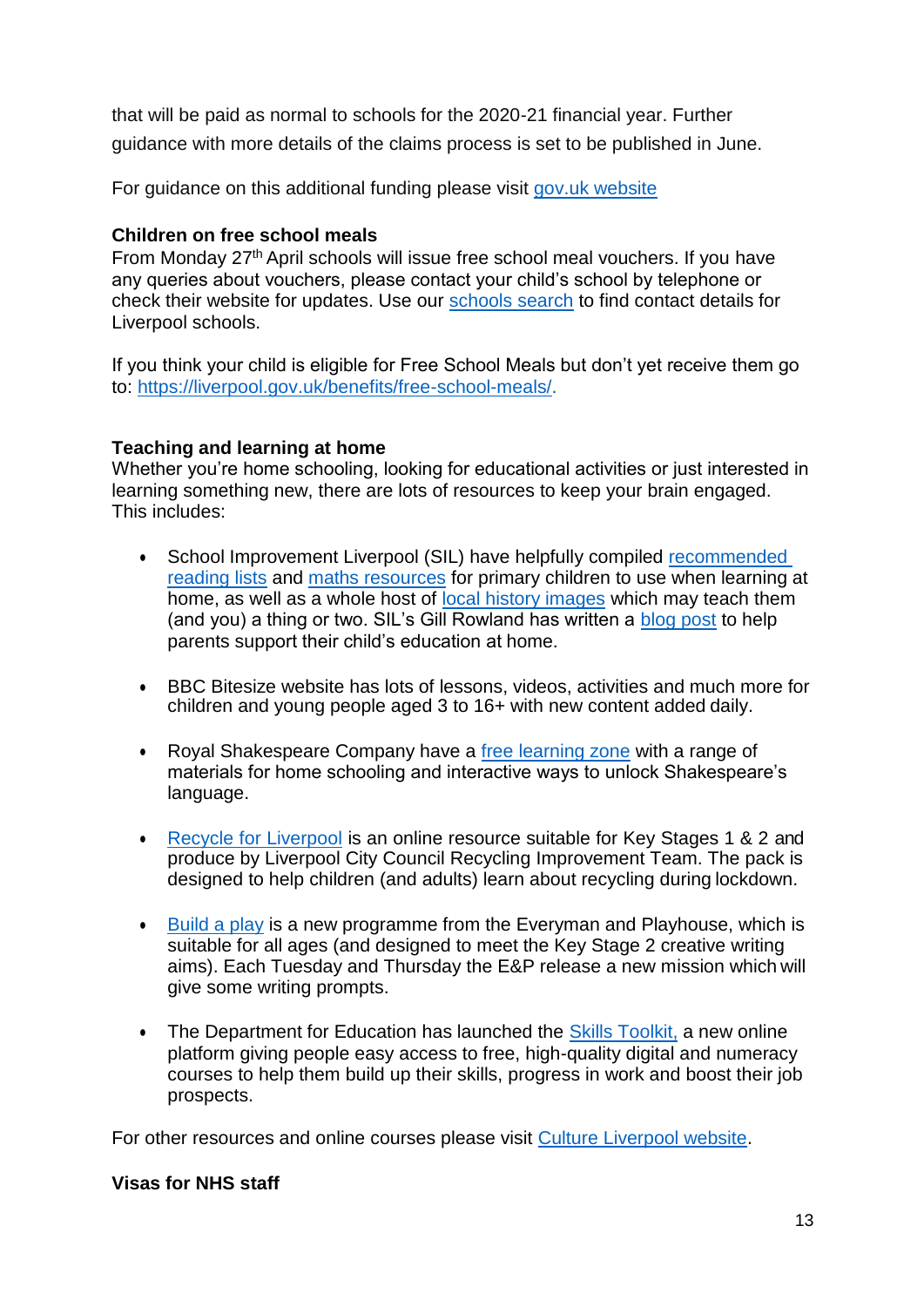NHS staff will automatically have their visas extended, free of charge, for one year. The extension will apply to NHS staff whose visa is due to expire before 1 October and will also apply to their family members.

For a list of offers available to NHS staff during the coronavirus outbreak, how to access them and information on priority supermarket opening hours please visit the NHS website below:

<https://www.england.nhs.uk/coronavirus/nhs-staff-offers/>

# **Coronavirus and Foodbanks**

Trussell Trust Foodbanks across Liverpool will continue to provide frontline services at this important time to ensure that no-one in Liverpool goes hungry during the coronavirus crisis. Given the severity of the crisis and government advice on social distancing, several important changes are being put in place in order to meet demand and minimise the public health risk of foodbank activities.

# **To meet the demand in this crisis, it's important that foodbanks continue to be used only for those who have no money for food if we are to ensure that no one in the city is to go hungry.**

Changes being planned include: moving to prepacked emergency food packages; developing a self-referral process; putting in place an e-referral system; and preparing for mobile distribution services – including home delivery when this is possible. Further updates will be provided as changes are implemented.

Foodbank centres will be subject to significantly reduced or changed operating times, in response to measures put in place to slow the spread of coronavirus. The aim is to have one centre open a day in both North and South Liverpool. Please check the below links for updates on latest opening times before travelling to a centre:

*For information on North Liverpool Foodbanks: [northliverpool.foodbank.org.uk/locations](http://www.northliverpool.foodbank.org.uk/locations)*

*For information on South Liverpool Foodbanks: [southliverpool.foodbank.org.uk/locations](http://www.southliverpool.foodbank.org.uk/locations)*

## **Local food provision**

Information regarding food support and delivery has been updated on the Live Well Directory for residents who may be vulnerable or self-isolating but with the financial means to pay for their own groceries and essentials.

Scroll down to **'**Liverpool City Council's list of food provision (28.04.2020)' update on [the Live Well Directory](https://www.thelivewelldirectory.com/Services/8034) for a list of local businesses and groups offering food delivery.

**Benefits advice and support Support from Liverpool City Council**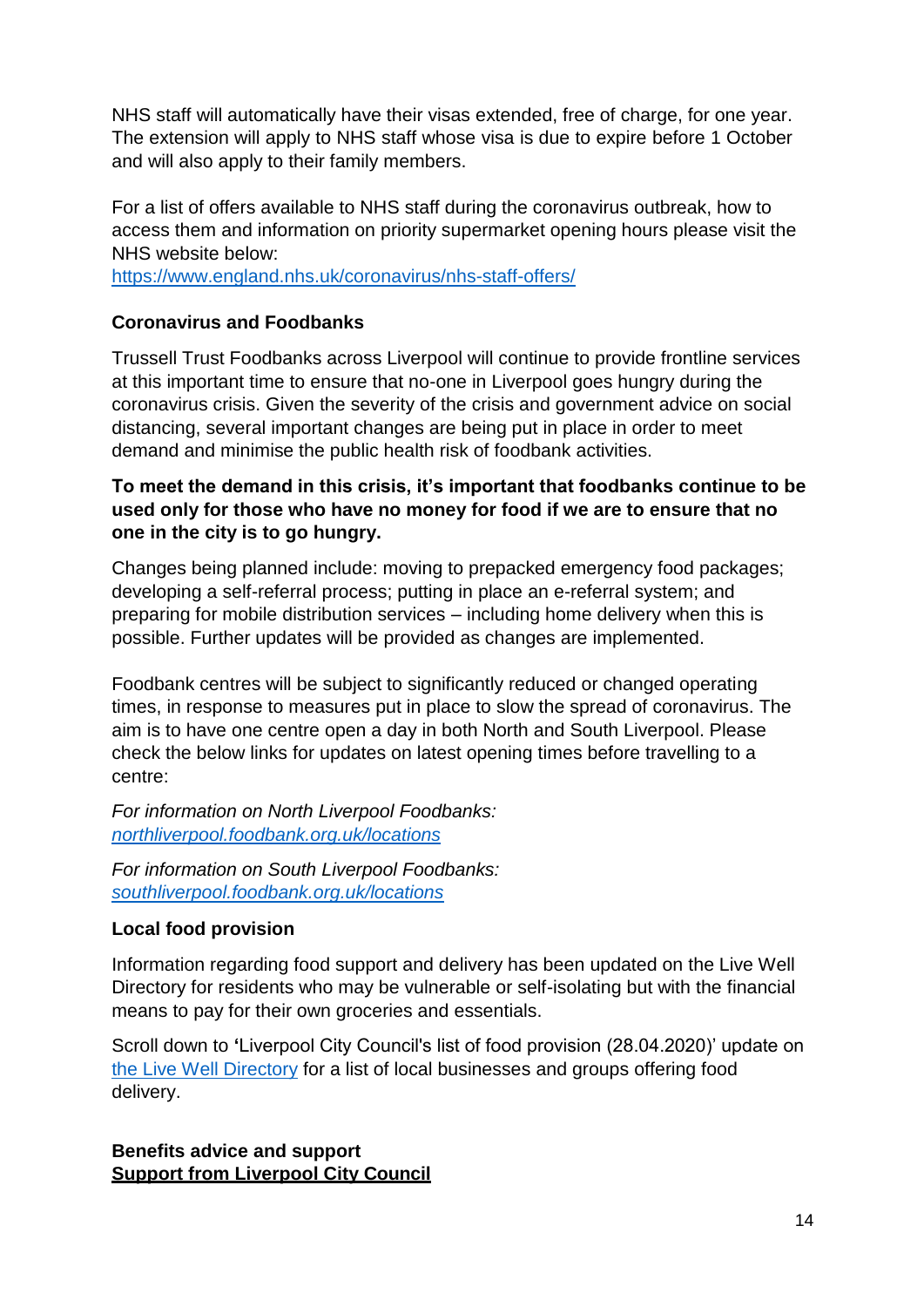**Liverpool Citizen Support Scheme -** if you need urgent financial support you may be entitled to help from the Liverpool Citizens Support Scheme. Details of the scheme including who can apply and how to apply can be found under our [Help in a](https://liverpool.gov.uk/benefits/help-in-a-crisis/) [Crisis](https://liverpool.gov.uk/benefits/help-in-a-crisis/) page.

**Housing benefit/council tax support** - we will be doing all we can to continue to pay Housing Benefit and Council Tax Support as quickly as possible to our residents. If you need to contact us concerning your Housing Benefit or Council Tax Support claim you should do so by email to: [benefits.service@liverpool.gov.uk](mailto:benefits.service@liverpool.gov.uk)

If possible you should also send any evidence or supporting documents that you have been asked to provide to this e-mail address instead of sending through the post.

**Discretionary Housing Payments** - can give you short term help to pay your rent when Housing Benefit or Universal Credit does not meet your rent in full.

If you are finding it hard to make up any shortfall in your rent because of the Coronavirus outbreak then we may be able to provide extra help with a DHP. Please see details on our [Housing Benefits](https://liverpool.gov.uk/benefits/housing-benefits/housing-benefit/) page.

**Council tax -t**he Coronavirus outbreak is having a significant impact on our residents and many people may be struggling to pay Council Tax, especially if they have suffered a sudden drop in income.

If you are struggling to pay your Council Tax please let us know by email if possible at [revenue.service@liverpool.gov.uk. Y](mailto:revenue.service@liverpool.gov.uk)ou can also use our [online services](https://liverpool.gov.uk/benefits/housing-benefits/council-tax-support/) to tell us of changes.

Government has confirmed funding to cut Council Tax for working age low income homes on a reduced bill. Maximum of £150 per household, or where bill is below £150, reducing that bill to zero.

Unfortunately this extra help was not announced in time for annual Council Tax bills and it is not yet included in the charges for 2020/2021 and associated bills.

If you are entitled to Council Tax Support and are of working age, a revised bill for 2020/2021 will be sent to you as soon as possible. [Find out more about this](https://assets.publishing.service.gov.uk/government/uploads/system/uploads/attachment_data/file/874867/COVID-19_Council_Tax_Hardship_Fund_Guidance.pdf) [reduction.](https://assets.publishing.service.gov.uk/government/uploads/system/uploads/attachment_data/file/874867/COVID-19_Council_Tax_Hardship_Fund_Guidance.pdf)

**Benefit Maximisation Service** - available to provide a range of benefit advice and support to residents by telephone or email. Please see details on [how to make a](https://liverpool.gov.uk/benefits/advice-and-support/benefits-advice/) [referral.](https://liverpool.gov.uk/benefits/advice-and-support/benefits-advice/)

## **Support from Government**

For full details on coronavirus and claiming benefits please visit the [Universal Credit](https://www.understandinguniversalcredit.gov.uk/coronavirus/) [website.](https://www.understandinguniversalcredit.gov.uk/coronavirus/)

### **Children with complex needs**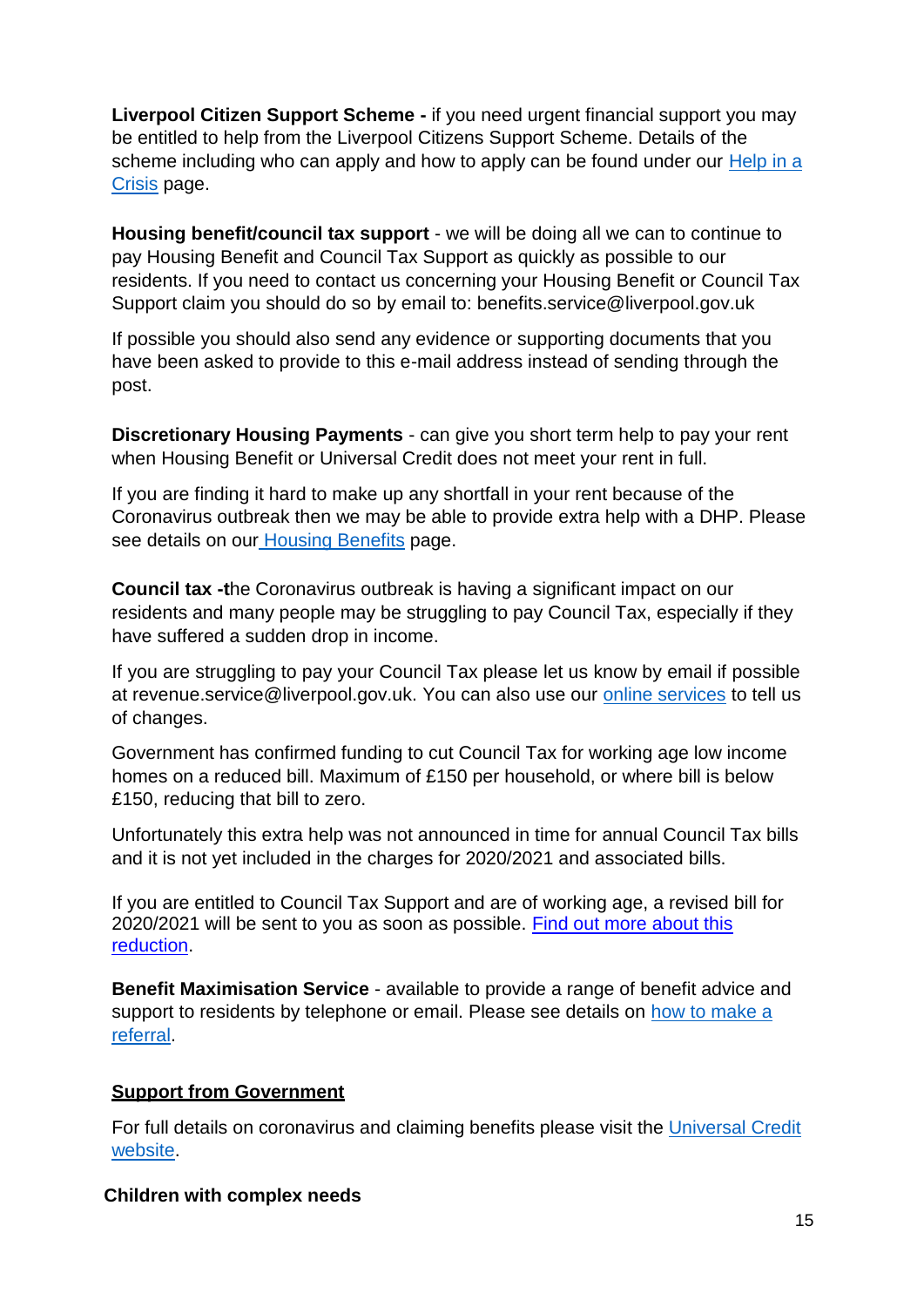The government has committed £37m to supporting children with complex needs.

The multi-million-pound settlement will help low-income families with seriously ill or disabled children with the cost of equipment, goods or services. The funding will flow through the Family Fund. Parents/carers should be signposted to make their applications direct.

Eligibility criteria on their website [www.familyfund.org.uk/](http://www.familyfund.org.uk/)

The full government press release is here: [www.gov.uk/government/news/37-million](http://www.gov.uk/government/news/37-million-to-support-children-with-complex-needs)[to-support-children-with-complex-needs](http://www.gov.uk/government/news/37-million-to-support-children-with-complex-needs)

**Statutory sick pay** - If you cannot work due to coronavirus you may be eligible for £94.25 per week Statutory Sick Pay and if so you will get it from day one, rather than from the fourth day of your illness

**New benefit claims -** Don't delay making a benefit claim, even if you think you may be affected by coronavirus. If eligible interviews will take place by telephone. You can apply for Universal Credit [online](https://www.gov.uk/apply-universal-credit)

**Existing benefit claims** - You should not attend the jobcentre unless directed to do so for an exceptional purpose. People will continue to receive their benefits as normal, but all requirements to attend the jobcentre in person are suspended.

If you're already claiming Universal Credit and think you may have been affected by coronavirus, please contact your work coach as soon as possible. You can do this using your [online journal](https://www.gov.uk/sign-in-universal-credit)

All face-to-face assessments for health and disability-related benefits have been temporarily suspended. This is aimed at reducing the risk of exposure to coronavirus and safeguarding the health of individuals claiming health and disability benefits, many of whom are likely to be at greater risk due to their pre-existing health conditions.

**Changes to how much you'll get** – standard allowance in Universal Credit and basic element in Working Tax Credit will increase for one year by £20 per week on top of planned annual uprating.

**Child benefit** – parents of new-borns will still be able to claim child benefit. Even though General Register Offices remain closed for now, parents can still claim child benefit without having to register their child's birth first to ensure that they do not miss out. Please see [gov.uk](https://gbr01.safelinks.protection.outlook.com/?url=https%3A%2F%2Fwww.gov.uk%2Fgovernment%2Fnews%2Fdont-miss-out-claim-child-benefit-by-phone-or-post-hmrc-tells-new-parents&data=02%7C01%7CPippa.Rugman%40communities.gov.uk%7Cfc274c1991754cfc5f5608d7db20aafd%7Cbf3468109c7d43dea87224a2ef3995a8%7C0%7C0%7C637218805658165085&sdata=sNYkO2VmyRfkWHVWlZuuVY4V%2FTwMuHGJ3fivQnDHYxk%3D&reserved=0) for more details.

**Parental leave** - furloughed workers planning to take paid parental or adoption leave will be entitled to pay based on their usual earnings rather than a furloughed pay rate. This applies to Maternity Pay, Paternity Pay, Shared Parental Pay, Parental Bereavement Pay and Adoption Pay.

**Working tax credit -** if you receive tax credit payments but can no longer work your normal hours because of coronavirus you will continue to receive your usual tax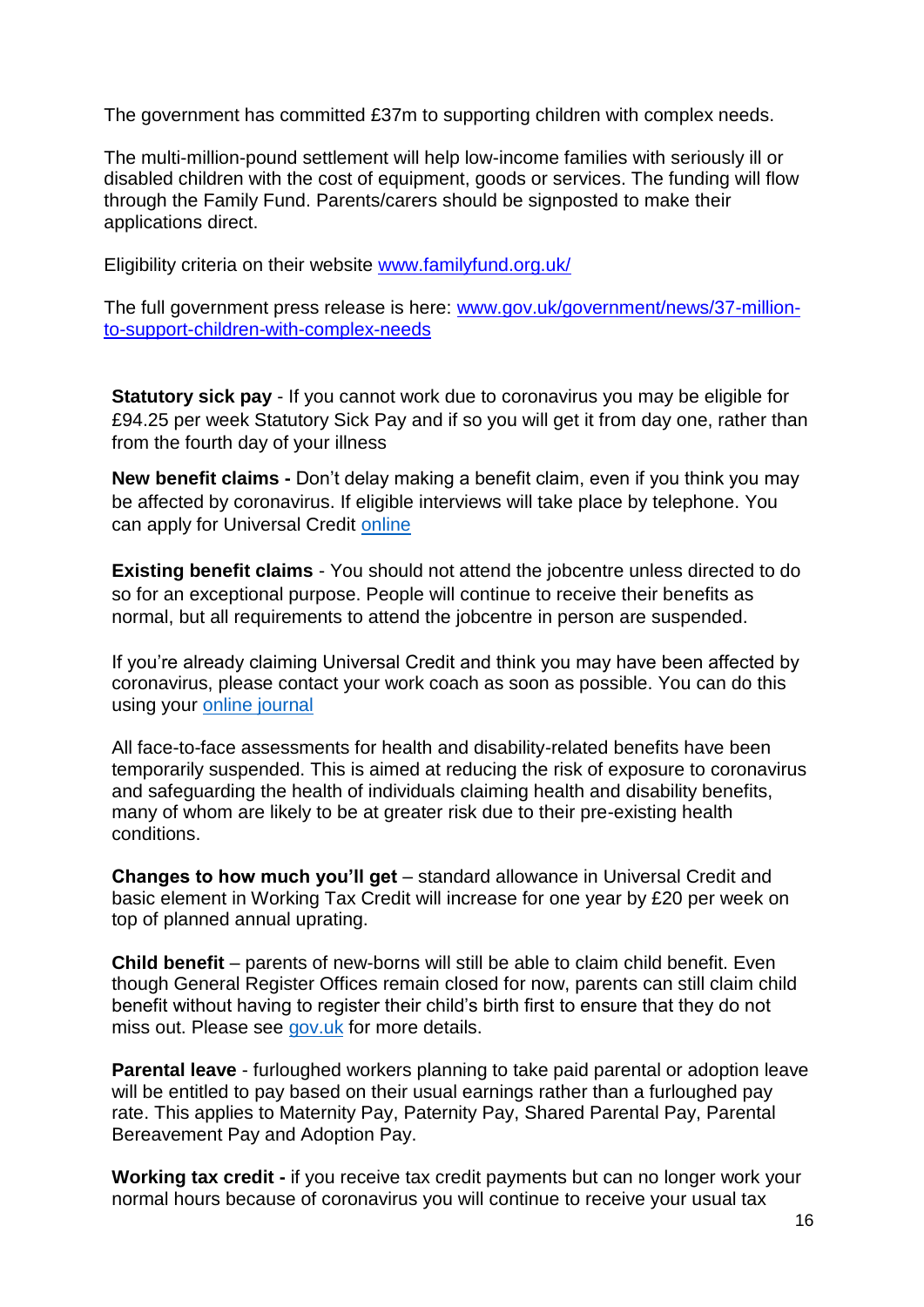credit payments. HMRC will treat customers as working their normal hours until the Job Retention Scheme and Self Employment Income Support Scheme close, even if they are not using either scheme.

### **Support for Renters**

The government has announced a package of measures to protect renters and landlords affected by coronavirus. As a result, no renter in either social or private accommodation will be forced out of their home during this difficult time.

More information is available [here](https://www.gov.uk/government/news/complete-ban-on-evictions-and-additional-protection-for-renters?utm_source=22d9b39c-647f-4aa9-b61c-7ba4733dc6f8&utm_medium=email&utm_campaign=govuk-notifications&utm_content=immediate)

### **Avoiding coronavirus scams**

Coronavirus scams are emerging, with scammers capitalising on the fallout from the pandemic and using social media to prey on the disruption caused.

Scammers usually want one of three things - to distribute misinformation, to steal personal information for the purpose of identity theft and fraud or to sell fake products

Action Fraud have released a round-up of the types of fraud that has been seen so far: [https://www.actionfraud.police.uk/alert/coronavirus-related-fraud-reports](https://www.actionfraud.police.uk/alert/coronavirus-related-fraud-reports-increase-by-400-in-march)[increase-by-400-in-march](https://www.actionfraud.police.uk/alert/coronavirus-related-fraud-reports-increase-by-400-in-march)

Types of scam:

- Telephone fraud: victims receive calls from criminals pretending to be medical officials, claiming a relative has fallen sick with the virus and then requesting payment for their treatment
- Phishing: victims receive emails from criminals pretending to be from health authorities, or legitimate companies, using similar looking websites or email addresses.
- Bogus websites: People had been conned into buying protective equipment such as facemasks online which never arrive.
- Inflated prices: Early indications suggest complaints relating to inflated pricing for certain goods in trader premises and online have increased. Consumers should report this to Citizens Advice hotline in the normal way by calling 0808 2231133

How to avoid becoming a victim of a scam

- stop, think, and be sceptical. Did the communication (the call, letter or email) come out of the blue
- do not give personal or financial information to someone you do not know, however plausible they might sound. This applies even if they claim to represent a business or organisation you have heard of or where an approach is personalised
- genuine businesses or organisations will never telephone you and ask for personal or financial information
- never make cash payments by money transfer
- if you believe you have been the victim of fraud, alert your bank immediately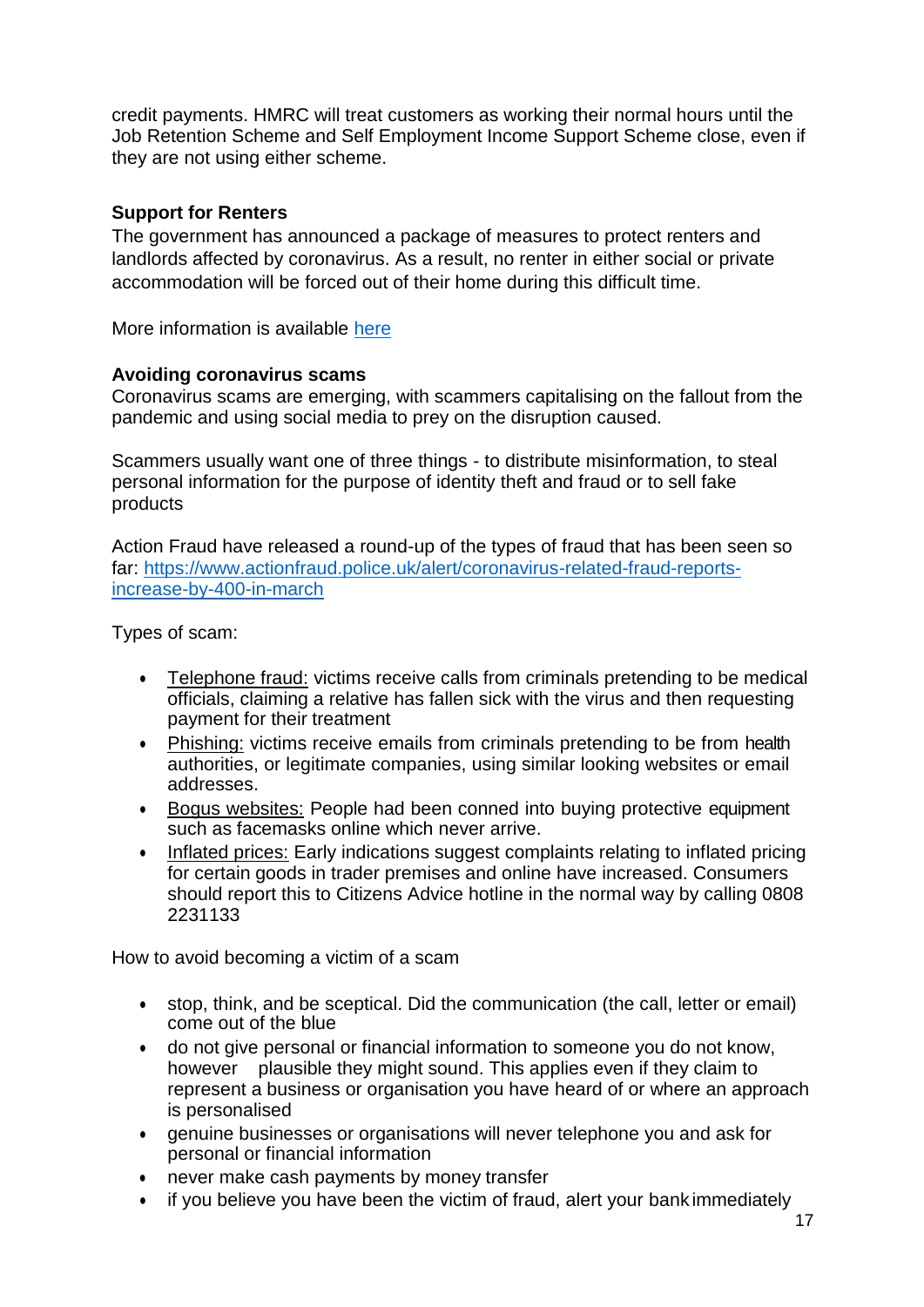so the payment can be stopped

- use a good spam filter to block out unwanted unsolicited emails
- do not click any links in a text message or email. If a friend sends you a text or email with a suspicious link that seems out of character, call them to make sure it is genuine.
- if you receive a letter, an email or a telephone call that you suspect is bogus, speak to family or friends, Action Fraud or the Citizens Advice consumer service and seek advice
- don't feel under pressure to reveal any information cybercriminals use emergencies such as coronavirus to scare people into making rash decisions
- ask your telecoms provider to set up call screening on your telephone so that you know who is calling your number before you decide to answer it. If the number is withheld it will be displayed as 'number withheld'
- you can arrange with your telecoms provider to reject anonymous calls to your telephone
- check out the source of on-line shopping; read the reviews and look into the company background.

In all cases, if it looks or sounds too good to be true, it probably is.

If a member of the public suspects that they may have been contacted in what could be a scam, they can call Action Fraud straight away on 0300 123 2040 or make a complaint to the insolvency service here: [www.gov.uk/guidance/make-a-complaint](http://www.gov.uk/guidance/make-a-complaint-to-the-insolvency-service)[to-the-insolvency-service](http://www.gov.uk/guidance/make-a-complaint-to-the-insolvency-service)

### **Stopping the spread of false information**

Specialist units across government are working at pace to combat false and misleading information about coronavirus, ensuring the public has the right information to protect themselves and save lives.

The public can help stop the spread of potentially dangerous or false stories circulating online by following official government guidance - the 'SHARE' checklist:

- Source make sure information comes from a trusted source
- Headline always read beyond the headline
- Analyse check the facts
- Retouched does the image or video look as though it has been doctored?
- Error look out for bad grammar and spelling

For more information please visit the [Share Checklist](https://sharechecklist.gov.uk/) website

### **Sport England Funding**

Sport England has announced a [support package of up to £195 million](https://www.sportengland.org/news/195-million-package-help-sport-and-physical-activity-through-coronavirus) to help the community sport and physical activity sector through the ongoing crisis, in addition to existing government support.

The package includes:

 £20 million **Community Emergency Fund**, which is open now for local club and community organisations to bid for grants between £300 and £10,000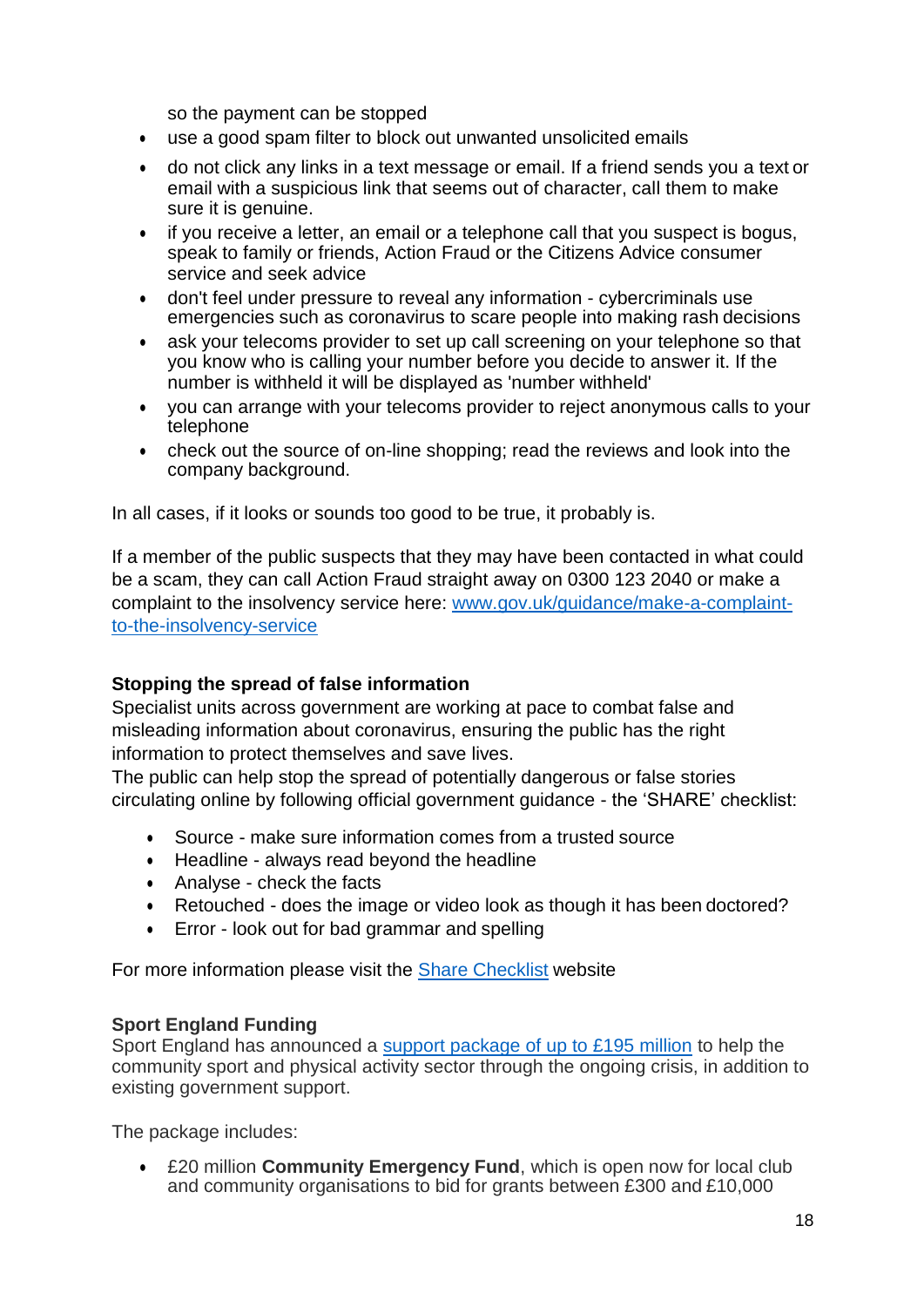- a new £5 million fund for existing Sport England partners facing specific and immediate financial difficulty
- £55 million to support the sector during the ongoing period of restrictions; to fund new and innovative ways to keep people active and then, when it is over, to help organisations get back to business and adjust to a different environment.
- A £115 million rollover of current funding into 2021/22 to give long term certainty to clubs and organisations

### **Businesses and employers**

Liverpool City Council is closely monitoring the evolution of the Coronavirus situation and taking prudent measures to ensure that Liverpool businesses are kept fully aware of the package of measures recently announced by the Chancellor to help support businesses and employers who may be affected.

### **Find coronavirus financial support for your business**

A new tool has been launched to help you find coronavirus financial support for your business. To access the tool please visit gov.uk [website.](https://www.gov.uk/business-coronavirus-support-finder)

### **Small business cash grant**

A £10,000 grant is available to businesses that have been receiving Small Business Rates Relief on 11th March 2020. The rateable value must be £15,000 or below.

An [online form](https://liverpool.gov.uk/covidbusinessgrants) has been launched for businesses to apply

## **Coronavirus Bounce Back Loan Scheme**

The scheme will help small and medium-sized businesses to borrow between £2,000 and £50,000. The government will guarantee 100% of the loan and there won't be any fees or interest to pay for the first 12 months

Loan terms will be up to 6 years and no repayments will be due during the first 12 months. The government will work with lenders to agree a low rate of interest for the remaining period of the loan. The scheme will be delivered through a network of accredited lenders

You cannot apply if you're already claiming under the Coronavirus Business Interruption Loan Scheme but you can arrange a transfer from the scheme if your loan is up to £50,000.

The Bounce Back Loan scheme will launch on 4 May 2020 and more information will be published shortly. Please visit [gov.uk website](https://www.gov.uk/guidance/apply-for-a-coronavirus-bounce-back-loan) for further information.

## **Retail, hospitality and leisure grant scheme**

The scheme provides businesses in the retail, hospitality and leisure sectors with a cash grant of up to £25,000 per property. For businesses in these sectors with a rateable value of under £15,000, they will receive a grant of £10,000. For businesses in these sectors with a rateable value of between £15,001 and £51,000, they will receive a grant of £25,000.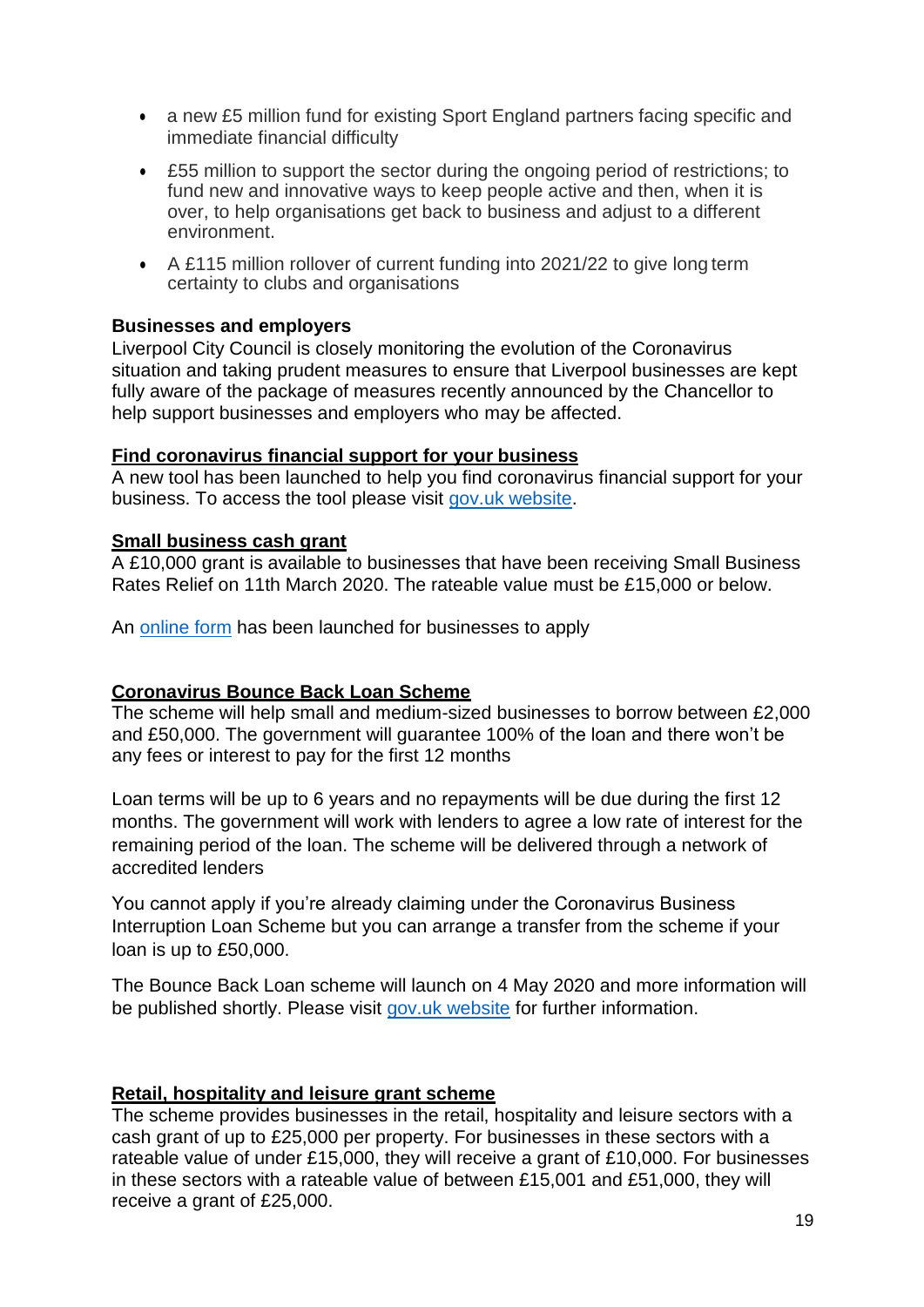An [online form](https://liverpool.gov.uk/covidbusinessgrants) has been launched for businesses to apply

### **Coronavirus Job Retention Scheme**

**12 May update –** the Chancellor announced that the scheme will be extended until the end of October. New flexibility will be introduced from August to get employees back to work and boost the economy, with employers being asked to pay a percentage of their furloughed staff's salaries from that point. Click [here](https://www.gov.uk/government/news/chancellor-extends-furlough-scheme-until-october) for more information.

All employers can access support to continue paying part of their employees' salary for those who would otherwise have been laid off during this crisis:

- Covers any business, charity or non-profit organisation
- Covers up to 80% of the salary (up to £2,500/month) of anyone not working (but retaining job) as a result of Covid-19 plus the associated Employer National Insurance contributions and minimum automatic enrolment employer pension contributions on that subsidised wage.
- Wages back dated to 1 March 2020
- Temporary scheme in place for 4 months
- Will be in the form of a grant (not a loan)

Administered by HMRC, the online system went live on 20 April. To make a claim and for a list of what you need to apply please visit [gov.uk website](https://www.gov.uk/guidance/claim-for-wages-through-the-coronavirus-job-retention-scheme)

For guidance on the schemes including eligibility criteria please visit [gov.uk website](https://www.gov.uk/guidance/claim-for-wage-costs-through-the-coronavirus-job-retention-scheme#history)

### **Coronavirus Business Interruption Loan Scheme**

The scheme supports small and medium-sized businesses with access to loans, overdrafts, invoice finance and asset finance of up to £5 million and for up to six years. The Government will also make a Business Interruption Payment to cover the first 12 months of interest payments and any lender-levied fees.

The government will provide lenders with a guarantee of 80% on each loan and the scheme will be delivered through commercial lenders, backed by government-owned British Business Bank. [More details on the scheme can be found on the British](https://www.british-business-bank.co.uk/ourpartners/coronavirus-business-interruption-loan-scheme-cbils/) [Business Bank website.](https://www.british-business-bank.co.uk/ourpartners/coronavirus-business-interruption-loan-scheme-cbils/)

**Friday 3rd April update:** Following feedback the government has extended the scheme to include all viable small businesses affected by the virus, not just those unable to secure regular commercial financing.

There are 40 accredited lenders able to offer the scheme, including all the major banks. Locally, [Merseyside Special Investment Fund](http://www.msif.co.uk/) will be managing the delivery and this is expected to go live shortly.

### **Coronavirus Large Business Interruption Loan Scheme**

The scheme will provide a government guarantee of 80% to enable banks to make loans to all viable large businesses with an annual turnover of more than £45 million. Up to £25 million is available to firms with a turnover of more than £45 million and up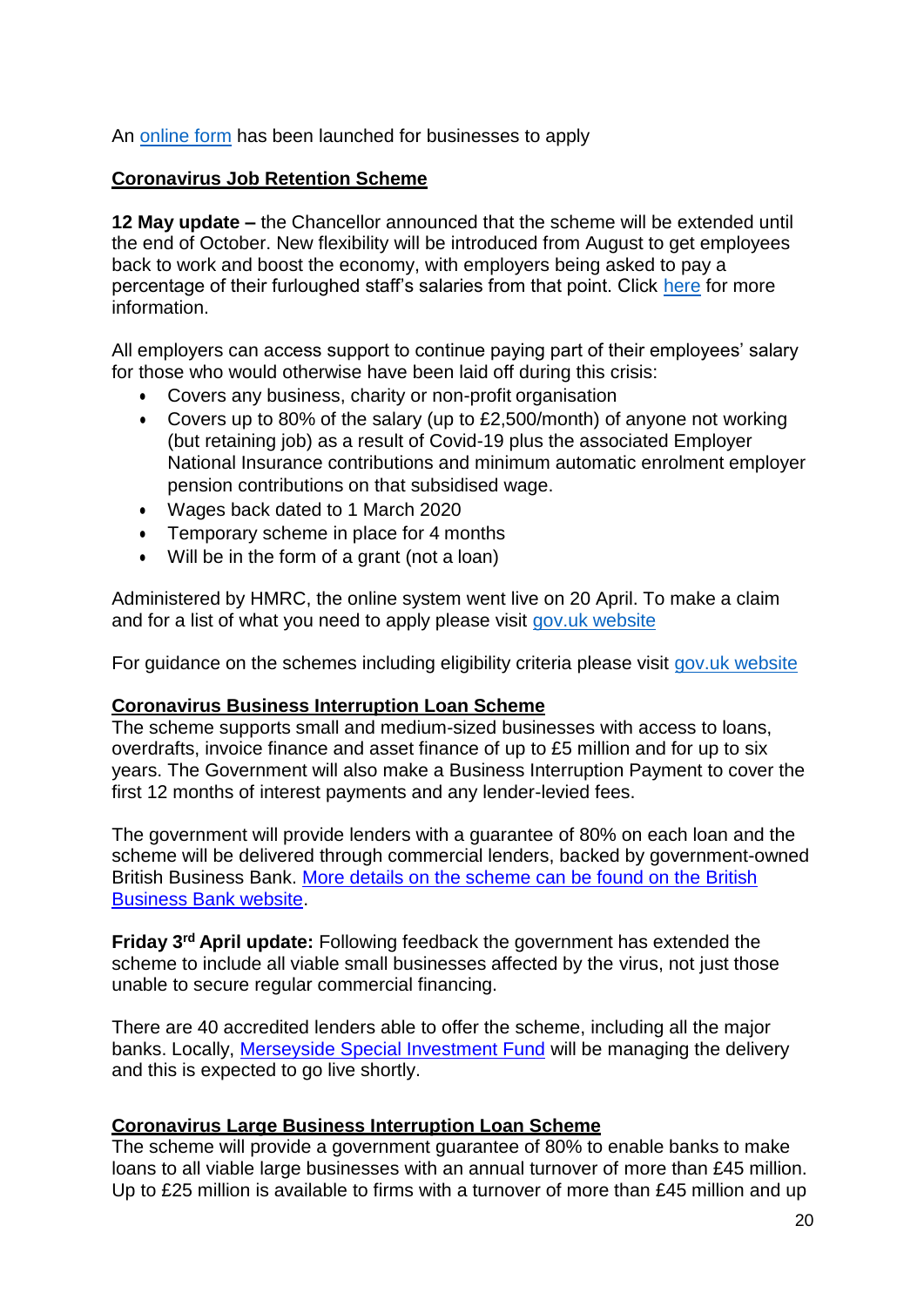to £50 million is available for firms with a turnover of more than £250 million. This includes businesses with a turnover of more than £500 million, who were previously ineligible.

The new scheme will launch later on in April and will support a wide range of businesses to access finance products including short term loans, overdrafts, invoice finance and assets finances. Facilities backed by a guarantee under CLBILS will be offered at commercial rates of interest.

There are 40 accredited lenders able to offer the scheme, including all the major banks. Locally, [Merseyside Special Investment Fund](http://www.msif.co.uk/) will be managing the delivery and this is expected to go live shortly.

### **Funding for Innovative Firms**

On 20 April the government announced a package of support made up of the following two schemes:

- The Future Fund a £500m loan scheme for high growth firms delivered in partnership with the British Business Bank and launching in May. The fund will provide UK-based companies with between £125,000 and £5 million from the government, with private investors at least matching the government commitment. These loans will automatically convert into equity on the company's next qualifying funding round, or at the end of the loan if they are not repaid. To be eligible, a business must be an unlisted UK registered company that has previously raised at least £250,000 in equity investment from third party investors in the last five years.
- £750 million of targeted support for the most R&D intensive small and medium size firms available through Innovate UK's grants and loan scheme. The national innovation agency, will accelerate up to £200 million of grant and loan payments for its 2,500 existing Innovate UK customers on an opt-in basis. An extra £550 million will also be made available to increase support for existing customers and £175,000 of support will be offered to around 1,200 firms not currently in receipt of Innovate UK funding. The first payments will be made by mid-May.

## **Self-employment Income Support Scheme.**

This scheme will allow people to claim a taxable grant worth 80% of trading profits up to a maximum of £2,500 per month for the next three months. This may be extended if needed. The scheme covers 95 per cent of people who receive the majority of their income from self-employment.

You cannot apply for the scheme yet and HMRC will aim to contact you by mid-May if you're eligible.

Full information can be found on gov.uk website

## **Rent support for businesses**

Commercial tenants who cannot pay their rent because of coronavirus will be protected from eviction. These measures, included in the emergency Coronavirus Bill currently going through Parliament, will mean no business will be forced out of their premises if they miss a payment in the next three months.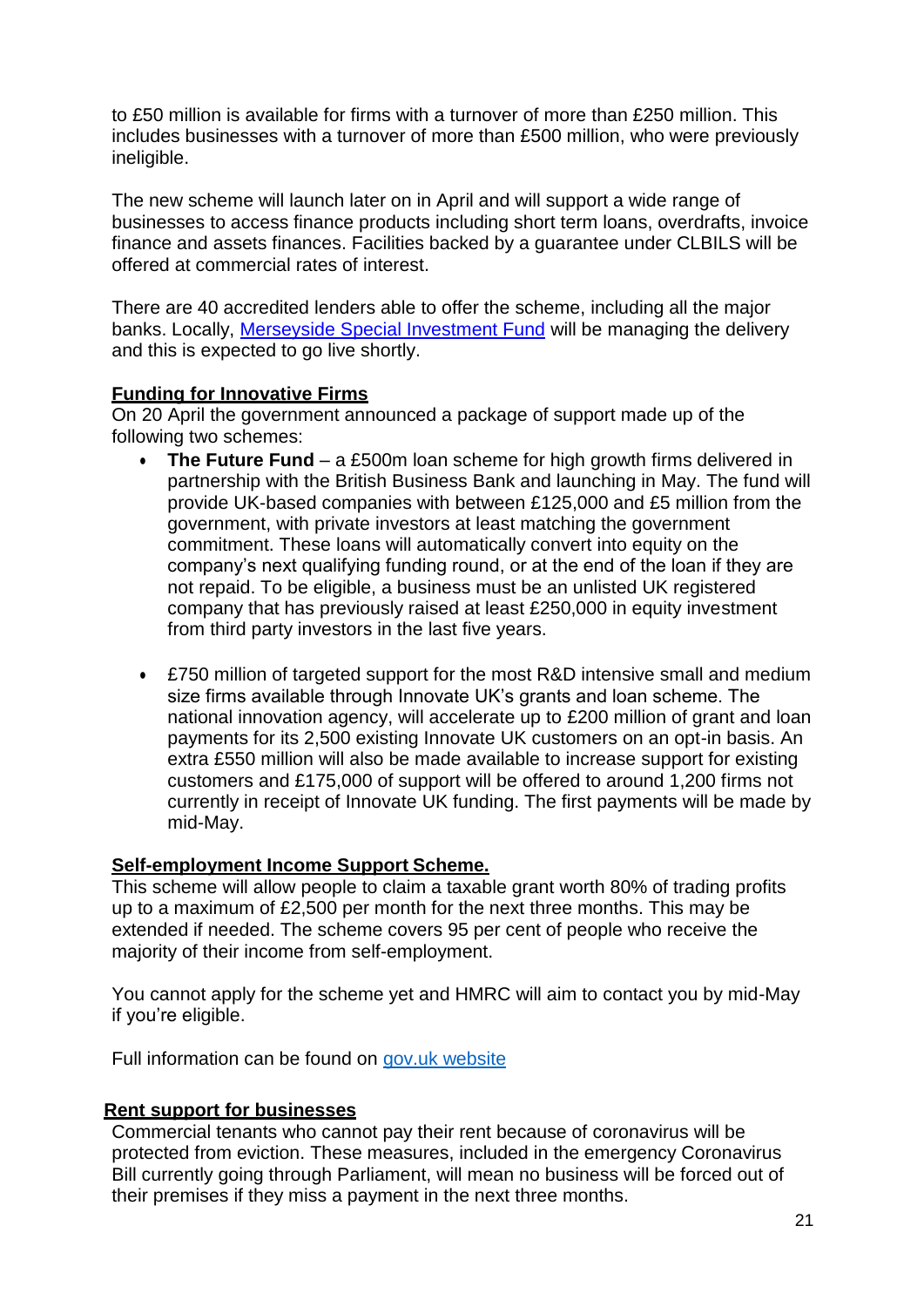The change will come into force when the Coronavirus Bill receives Royal Assent. It will last until 30 June, with an option for the government to extend if needed. Further are available on [gov.uk website](https://www.gov.uk/government/news/extra-protection-for-businesses-with-ban-on-evictions-for-commercial-tenants-who-miss-rent-payments.com)

On 23<sup>rd</sup> April 2020 the Business Secretary outlined measures to protect the UK high street from aggressive rent collection:

- Shops and other companies under strain will be asked to pay what they can during the coronavirus pandemic
- To stop unfair tactics by some landlord on rent collection, the government will temporarily ban the use of statutory demands (from 1 March-30 June 2020) and winding up petitions from 27 April – 30 June, where a company cannot pay its bills due to coronavirus.
- Government is also laying secondary legislation to provide tenants with more breathing space to pay rent preventing landlords using Commercial Rent Arrears Recovery unless they are owed 90 days of unpaid rent.

# **Deferring VAT and Income Tax payments**

Valued Added Tax (VAT) payments for all UK businesses will be deferred for 3 months. If you're self-employed, Income Tax payments due in July 2020 under the Self-Assessment system will be deferred to January 2021. This is an automatic offer with no applications required.

For Income Tax Self-Assessment, payments due on the 31 July 2020 will be deferred until the 31 January 2021. This is an automatic offer with no applications required. No penalties or interest for late payment will be charged in the deferral period.

## **Arts Council England funding**

Arts Council England announced it will offer individuals and organisations working in the cultural sector new financial support during this crisis, including:

- A total of £90m for National Portfolio Organisations
- A total of £50m with grants of up to £35,000 for organisations that are not in receipt of regular Arts Council funding
- A total of £20m with grants of up to £2,500 for individual artists, creative practitioners and freelancers

See [Arts Council England website](https://www.artscouncil.org.uk/covid19) for more information

## **Business rates**

The Government is temporarily increasing the Business Rates retail discount in England to 100% for 2020-21 for properties below £51,000 rateable value. Nearly half of all business properties will not pay a penny of business rates.

A business rates retail holiday will be introduced for retail, hospitality and leisure businesses in England for the 2020 to 2021 tax year.

Government will introduce a business rates holiday for nurseries for 2020 – 2021 tax year.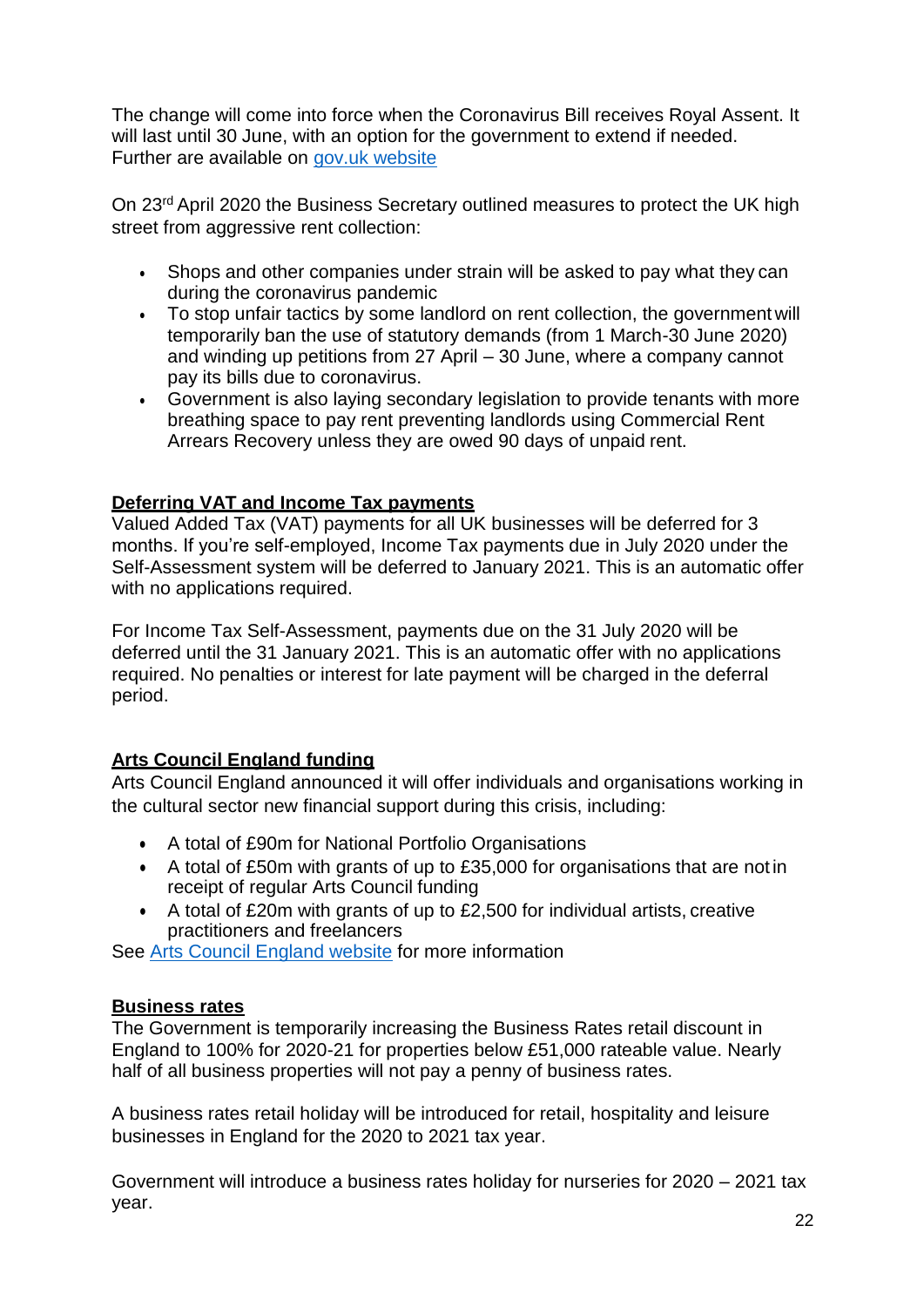In Liverpool, annual business rates bills were issued before these changes were announced and unfortunately they do not include these reductions. Where appropriate, new bills will be issued as soon as possible and they will include any discounts that may reduce your bill.

We appreciate that the coronavirus outbreak is having a significant impact on business.

If you are struggling to pay your business rates please email: [business.unit@liverpool.gov.uk.](mailto:business.unit@liverpool.gov.uk)

You can also use our online services to tell us of any changes.

#### **Insurance**

Businesses that have cover for both pandemics and government-ordered closure should be covered, as the government and insurance industry confirmed on 17 March 2020 that advice to avoid pubs, theatres etc is sufficient to make a claim.

Insurance policies differ significantly, so businesses are encouraged to check the terms and conditions of their specific policy and contact their providers. Most businesses are unlikely to be covered, as standard business interruption insurance policies are dependent on damage to property and will exclude pandemics.

#### **Statutory Sick Pay**

If your employee is off work because of coronavirus, small and medium sized employers can recover Statutory Sick Pay (SSP) payments. For businesses with fewer than 250 employees, the cost of providing two weeks of statutory sick pay per employee will be refunded by the Government in full.

The online service for employers to make their claim goes live on 26<sup>th</sup> May 2020. Employers will receive repayments at the relevant SSP rate that they have paid to current or former employees for eligible sickness periods on or after 13<sup>th</sup> March 2020.

To prepare to make their claim, employers should keep records of all the SSP payments that they wish to claim from HMRC. [You can read further guidance on](https://www.gov.uk/guidance/claim-back-statutory-sick-pay-paid-to-employees-due-to-coronavirus-covid-19) [checking whether you can claim back SSP paid to employees due to coronavirus](https://www.gov.uk/guidance/claim-back-statutory-sick-pay-paid-to-employees-due-to-coronavirus-covid-19) [\(COVID-19\) on GOV.UK.](https://www.gov.uk/guidance/claim-back-statutory-sick-pay-paid-to-employees-due-to-coronavirus-covid-19)

### **DIT support for UK businesses trading internationally**

This advice is for UK businesses that export or deliver goods and services abroad and have been impacted by the spread of coronavirus (COVID-19). It includes:

- DIT support for UK business trading internationally
- financial support for business trading internationally

DIT can support businesses by:

- providing assistance with customs authorities to ensure smooth clearance of their products
- offering advice on intellectual property and other issues with business continuity British businesses that may face disruption due to the spread of coronavirus can contact DIT's dedicated business support team by emailing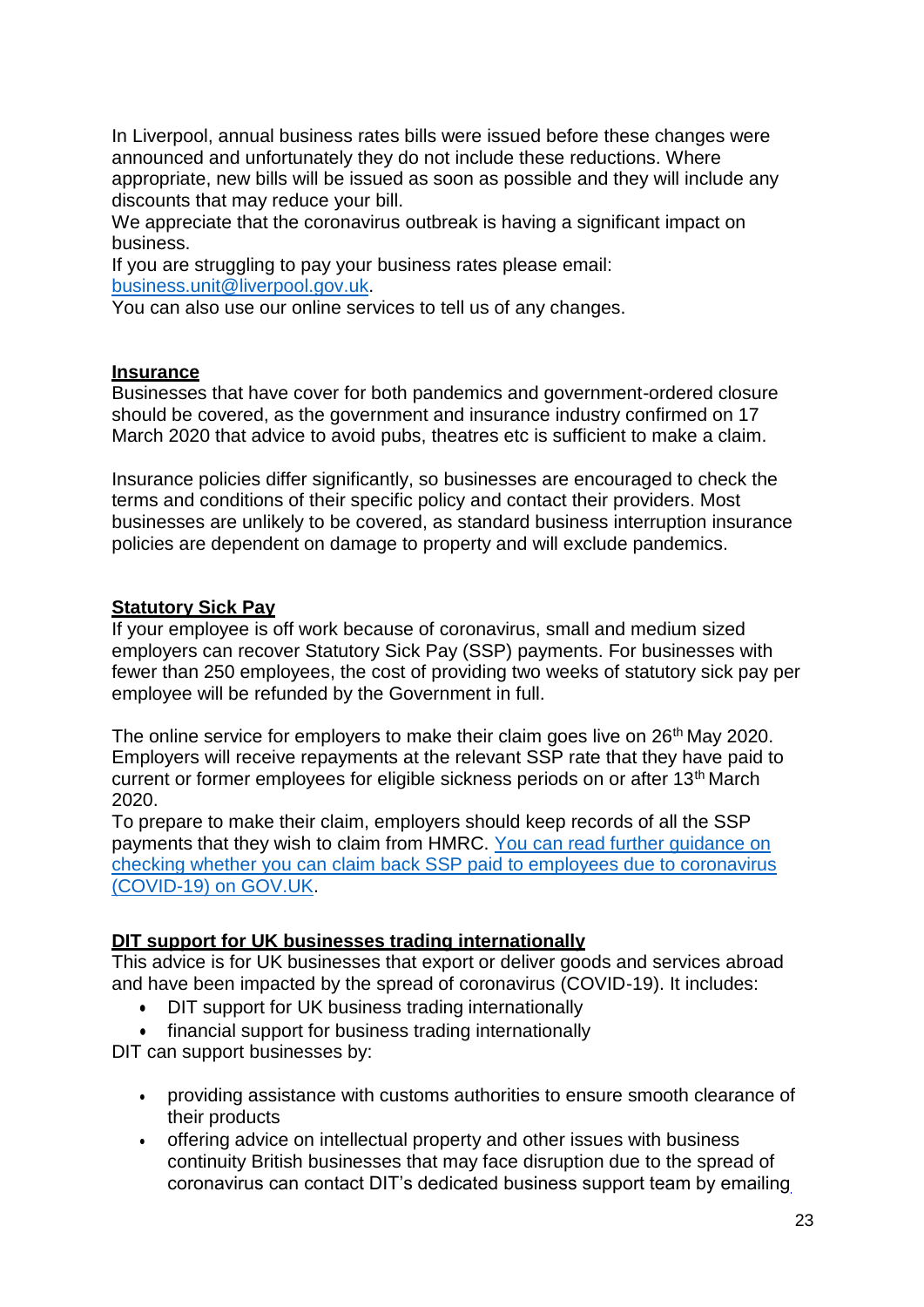# [COVID19@trade.gov.uk.](mailto:COVID19@trade.gov.uk)

This team will discuss the challenges faced by UK businesses that trade internationally to understand how best the department can support them.

Further [guidance for employees, employers and businesses](https://www.gov.uk/government/news/coronavirus-covid-19-guidance-for-employees-employers-and-businesses) is also available online.

### **Financial support for exporters**

UK Export Finance (UKEF) works with banks and insurance brokers to help companies of all sizes fulfil and get paid for export contracts. It provides guarantees, loans and insurance on behalf of the government that can protect UK exporters facing delayed payments or transit restrictions. Help from UKEF:

- if your business is facing disruption due to late payments, UKEF can help ease cash flow constraints by guaranteeing bank loans through its [Export](https://www.gov.uk/guidance/export-working-capital-scheme-overview-and-how-to-apply) [Working Capital](https://www.gov.uk/guidance/export-working-capital-scheme-overview-and-how-to-apply) Scheme
- if you are concerned about getting paid, UKEF offers an [export insurance](https://www.gov.uk/guidance/export-insurance-policy) [policy](https://www.gov.uk/guidance/export-insurance-policy) that can help you recover the costs of fulfilling an order that is terminated by events outside your control
- UKEF can also support finance for overseas buyers through the [Direct](https://www.gov.uk/guidance/direct-lending-scheme) [Lending Facility scheme,](https://www.gov.uk/guidance/direct-lending-scheme) so they can continue to buy your goods and services
- UKEF has over £4 billion of capacity to support UK firms exporting to China, as well as significant capacity across other markets affected by coronavirus (COVID-19) to help cover these risks.

To find out if UKEF covers your region, email [customer.service@ukexportfinance.gov.uk](mailto:customer.service@ukexportfinance.gov.uk)

### **Supply chains affected by coronavirus (COVID-19)**

If your supply chain has been affected by coronavirus (COVID-19), DIT can help you to find alternative suppliers. The department has relationships with a global network of businesses across the world and will be able to advise you on the options available.

If you have an advisory or professional services firm that can help UK companies to find alternative suppliers, email [COVID19@trade.gov.uk](mailto:COVID19@trade.gov.uk) with the subject line "Supply chain support".

### **Covid Commercial Financing Facility (CCFF)**

### **Support for liquidity amongst large firms**

Major new scheme being launched by the Bank of England to help companies which make a material contribution to the UK economy to bridge Coronavirus disruption to their cash flows through loans.

Up to 12 months support under a Covid Commercial Financing Facility [https://www.bankofengland.co.uk/markets/market-notices/2020/ccff-market-notice](https://www.bankofengland.co.uk/markets/market-notices/2020/ccff-market-notice-march-2020)[march-2020](https://www.bankofengland.co.uk/markets/market-notices/2020/ccff-market-notice-march-2020)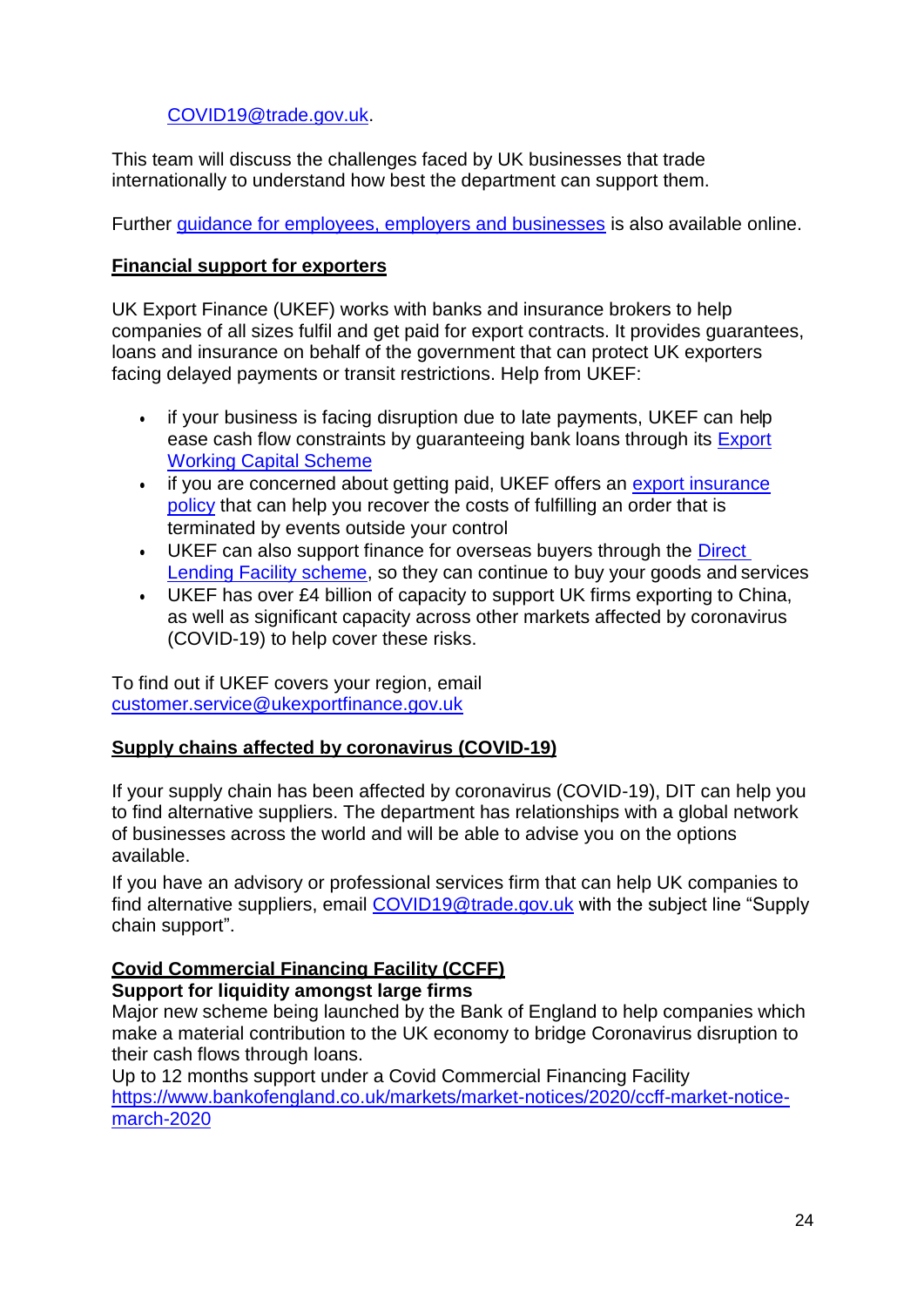## **Time to Pay arrangement**

A dedicated helpline has been set up by HMRC to support businesses and selfemployed people in financial distress and with outstanding tax liabilities to receive support with their tax affairs.

Through this, businesses may be able to agree a bespoke Time to Pay arrangement. If you run a business or are self-employed you can call HMRC on 0800 0159 559.

## **Workforce**

Should a business find themselves in the difficult position of having to lay off staff during this unpresented period, Liverpool City Councils – Liverpool in Work team can offer assistance, email [liverpoolinwork@liverpool.gov.uk](mailto:liverpoolinwork@liverpool.gov.uk)

See [Liverpool in Work website](http://www.liverpoolinwork.co.uk/) for more information

## **Bank of England measures**

The Bank of England have also announced a comprehensive [package of measures](https://www.bankofengland.co.uk/news/2020/march/boe-measures-to-respond-to-the-economic-shock-from-covid-19) to help UK businesses and households bridge across the economic disruption that is likely to be associated with COVID-19.

## **Private lenders**

A number of private lenders are also making funds available to small businesses impacted by COVID-19. Banks that have so far announced making funds available include £2 billion from [Lloyds Banking Group](https://www.lloydsbankinggroup.com/Media/Press-Releases/2020-press-releases/lloyds-banking-group/lloyds-banking-group-ready-to-support-uk-small-businesses-impacted-by-covid-19/) and £5 billion from [NatWest.](https://www.rbs.com/rbs/news/2020/03/natwest-pledges-p5bn-working-capital-support-for-smes-during-cor.html)

## **Companies House**

Companies House has produced guidance if coronavirus (COVID-19) has affected your company and you need more time to file your accounts. Find all the information [here.](https://www.gov.uk/government/news/coronavirus-if-your-company-cannot-file-accounts-with-companies-house-on-time?utm_source=c2ba96c8-8dc3-4ec4-a459-79a056d29160&utm_medium=email&utm_campaign=govuk-notifications&utm_content=daily)

## **Help / Advice / Support**

- **Local Growth Hub: Please contact us via [our online enquiry form,](https://localgrowthhub.com/broker/liverpool/) by emailin[g](mailto:LiverpoolGrowthHub@liverpool.gov.uk)** [LiverpoolGrowthHub@liverpool.gov.uk](mailto:LiverpoolGrowthHub@liverpool.gov.uk) or by calling the relevant number based on the location of your business: North Liverpool - 0151 233 5914.
- Central Liverpool 0151 233 5916. East Liverpool 0151 233 5919. South Liverpool - 0151 233 5913.
- National Gov[e](https://www.gov.uk/government/publications/guidance-to-employers-and-businesses-about-covid-19/covid-19-support-for-businesses)rnment website [https://www.gov.uk/government/publications/guidance-to-employers-and](https://www.gov.uk/government/publications/guidance-to-employers-and-businesses-about-covid-19/covid-19-support-for-businesses)[businesses-about-covid-19/covid-19-support-for-businesses](https://www.gov.uk/government/publications/guidance-to-employers-and-businesses-about-covid-19/covid-19-support-for-businesses)
- National Business Support Helpline on 0300 456 3565.

## **Disposing of personal waste for those displaying symptoms**

If you – or someone in your household - have Coronavirus symptoms, it is important that you dispose of your waste differently to help avoid the spread of the virus.

Personal waste, such as used tissues and disposable cleaning cloths, should be stored securely in a tied bag, and placed inside another bag. This should be kept separate from your other rubbish for 72 hours. After 72 hours, you can put the bags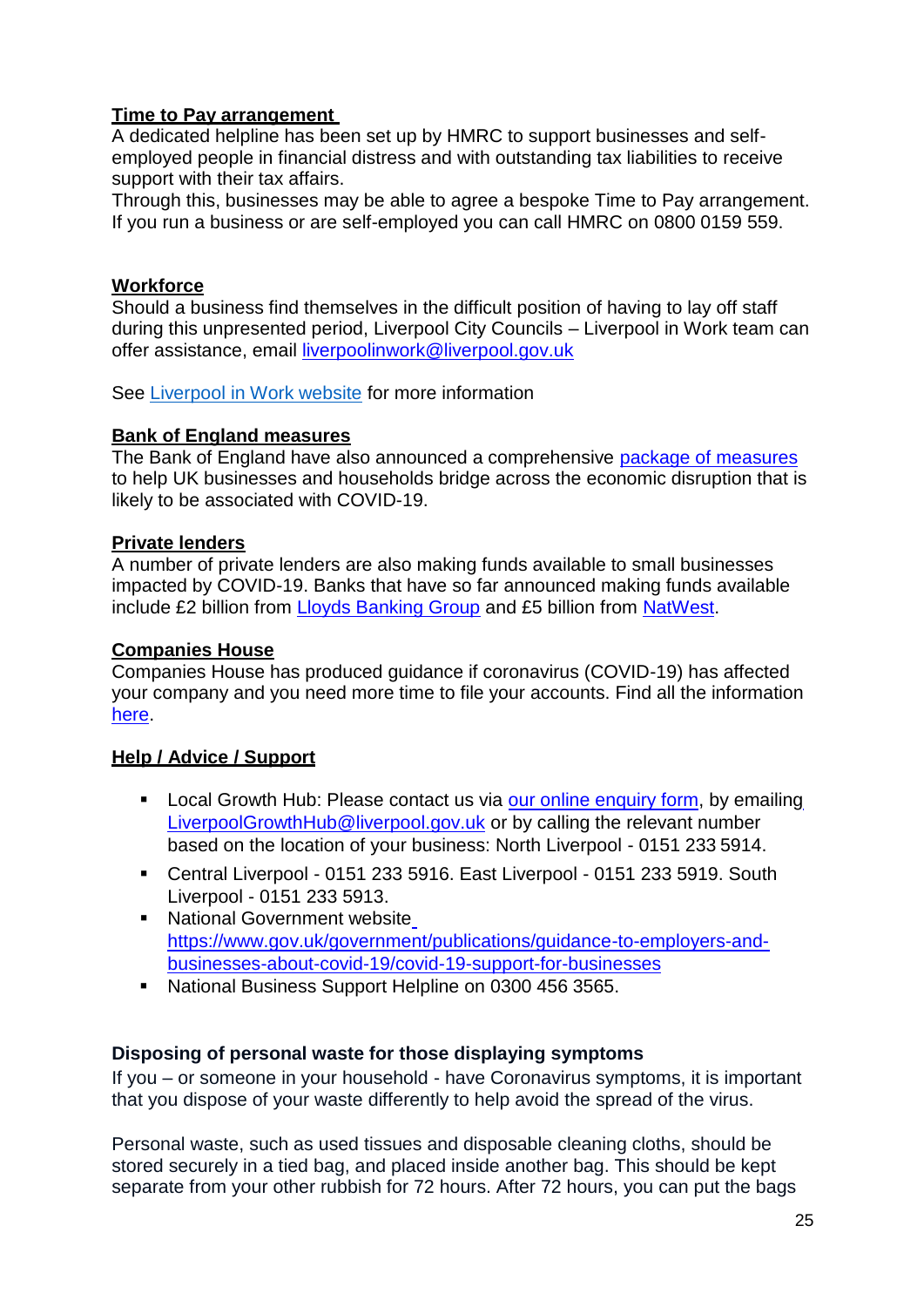with your personal waste into your usual outdoor household bin, or in bin bags if you don't have a wheelie bin. This will help us protect our staff when they are collecting your rubbish.

Please make sure all waste is placed inside your wheelie bin, with the lid firmly closed, at your collection point, by 6.45am on the day your collection is due. If you don't have a wheelie bin, make sure your bags/boxes are out ready by 6.45am.

We appreciate your help not to create extra waste during the pandemic. This includes not clearing out unwanted household items, furniture and garden waste. Keep hold of it all until after the pandemic is over.

For more information please visit **[Liverpool City Council website](https://liverpool.gov.uk/bins-and-recycling/)**

### **Guidance for Ramadan 2020 under lockdown**

Ramadan 2020 will take place between 23/24 April & 23/24 May, and will prove a very different experience for Muslims due to the Covid-19 pandemic.

The Muslim Council of Britain has [produced a pack](https://mcb.org.uk/general/ramadan2020_guidance/) containing guidelines and advice to help Muslims in Britain make the most of the blessed months. It contains information on how to adapt given the current restrictions as well as advice for employers.

Public Health England has [published a blog post](https://publichealthmatters.blog.gov.uk/2020/04/22/stay-at-home-for-ramadan/) on staying at home for Ramadan.

### **Weddings and Civil Partnership ceremonies**

If you wish to purchase a copy certificate from the Register Office please use our [online ordering service](https://liverpool.gov.uk/births-marriage-deaths/certificates-and-research/copies-of-certificates/) until further notice.

This information will be updated as further guidance is released by Central Government or Public Health England.

## **Guidance for bereaved families**

The death of a loved one can be among the most difficult moments that any of us will face in our lives, and it often falls on those closest to the deceased and grieving the most to organise the funeral.

A first step will be to choose a funeral director. You can find an industry-inspected local funeral director via the following websites:

- [funeral-directory.co.uk](https://funeral-directory.co.uk/)
- [saif.org.uk/members-search](http://saif.org.uk/members-search/)

Your loved one will then be collected and taken to a funeral parlour or a mortuary where restrictions may be in place on spending time with them.

You will need to register your loved one's death and this is done by telephone until further notice. [See the register a death page for more information and how to book a](https://www.liverpool.gov.uk/births-marriage-deaths/deaths/register-a-death/) [telephone appointment.](https://www.liverpool.gov.uk/births-marriage-deaths/deaths/register-a-death/)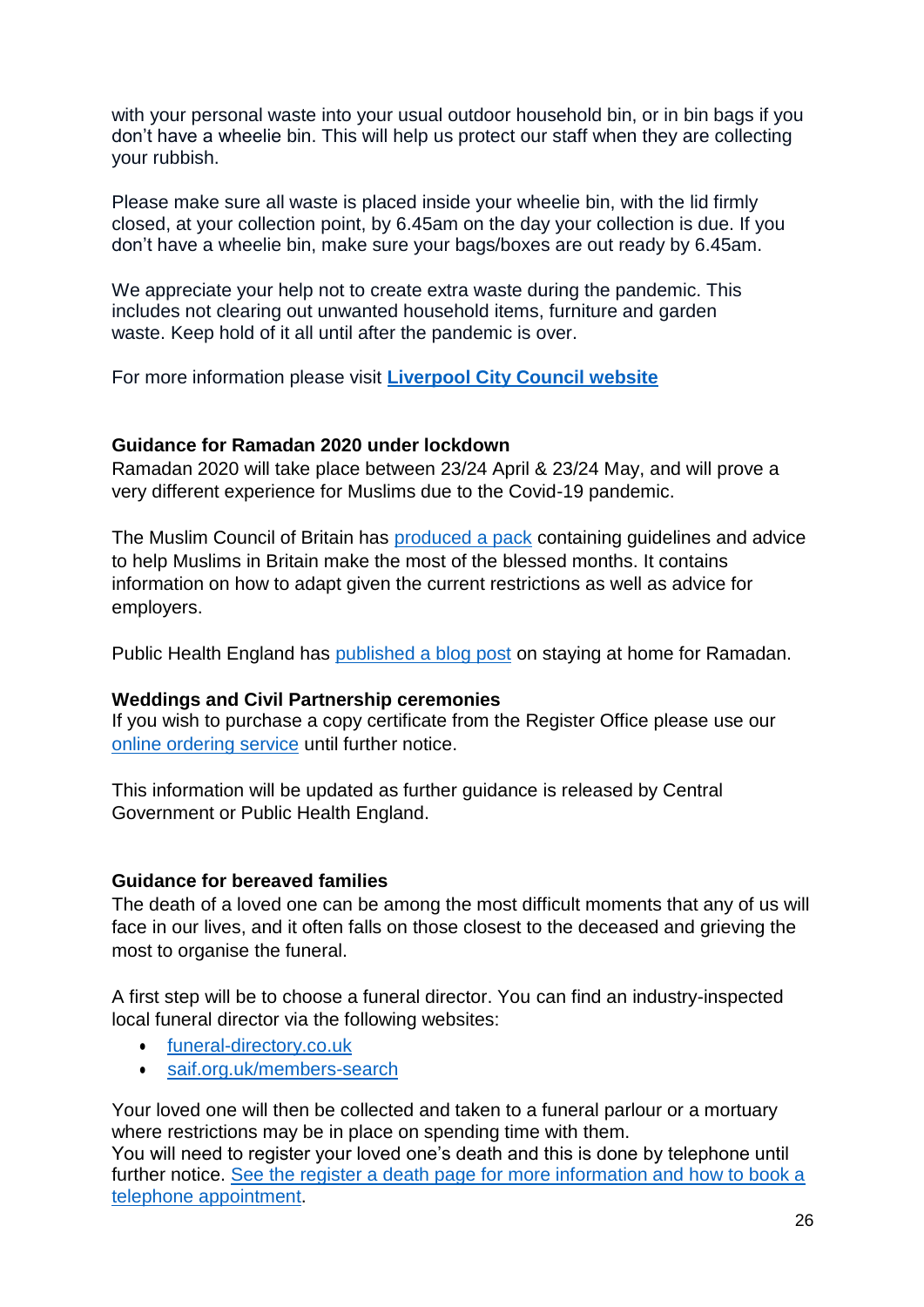Your nominated funeral director will contact you to arrange a funeral and only members of the deceased's household and immediate family members should attend. A modest number of close friends may attend if the deceased had no household or family members able to attend.

You may be eligible for financial support available to assist with funeral Expenses, click [here](https://www.gov.uk/funeral-payments) for more information. You may also be eligible for a Bereavement Support Payment, click [here](https://www.gov.uk/bereavement-support-payment) for more information. If you're bringing up a child whose parents have died you may be eligible for Guardian's Allowance, click [here](https://www.gov.uk/guardians-allowance) for more information.

There are a number of organisations that can support you and your family during this distressing time, including:

- [Liverpool Bereavement Service](https://liverpoolbereavement.com/) (0151 475 9001 / 07928 890967)
- [NHS support](https://www.nhs.uk/conditions/stress-anxiety-depression/coping-with-bereavement/) on coping with a bereavement
- [Cruse Bereavement Care](https://www.cruse.org.uk/) information
- [The Compassionate Friends](https://www.tcf.org.uk/) offer support for families after the death of a child
- [Childhood Bereavement](http://www.childhoodbereavementnetwork.org.uk/?gclid=EAIaIQobChMI2sCTtun-6AIVFeJ3Ch0CNgQlEAAYASAAEgJXM_D_BwE) Network

#### **Council buildings and services**

For the latest status of council services please visit [www.liverpool.gov.uk](http://www.liverpool.gov.uk/)

The following buildings and services have been closed or are offering limited services:

- **Schools**  Schools are now closed to most pupils until further notice. Some schools remain open to operate as **hubs for children of key workers**. Parents/guardians of pupils on free school meals will be entitled to [collect a](https://liverpool.gov.uk/communities-and-safety/emergency-planning/coronavirus/free-school-meals/) [weekly food](https://liverpool.gov.uk/communities-and-safety/emergency-planning/coronavirus/free-school-meals/) voucher
- **One Stop Shops -** All One Stop Shops are closed until further notice. You can still [contact us online 24/7.](https://liverpool.gov.uk/contact-us/) Call centre lines: open 8am - 6pm seven days a week.
- **Libraries -** All libraries are now closed. We encourage library users to make the most of the free [Read Liverpool online services](https://liverpool.gov.uk/libraries/ereading/) to download a range of reading materials. Loan periods have been extended so customers will not be fined for late returns. [You can renew items](https://liverpool.gov.uk/libraries/reserve-and-renew/) online.

If there are any queries about the closures, or the eReading, members of the public can call 0151 233 3069. The home delivery service to the over 70s will continue. Requests to register for this can be made by ringing 0151 233 2796.

 **Lifestyles fitness centres -** all Lifestyles centres are closed until further notice. All direct debit member accounts will be frozen during the period of closure, and pay as you go and annual memberships will be credited accordingly. All pre-paid courses will also be credited for the period of closure. Click [here](https://www.liverpool.gov.uk/News/NewsItem/39518/10569/Customer-information---Coronavirus) for more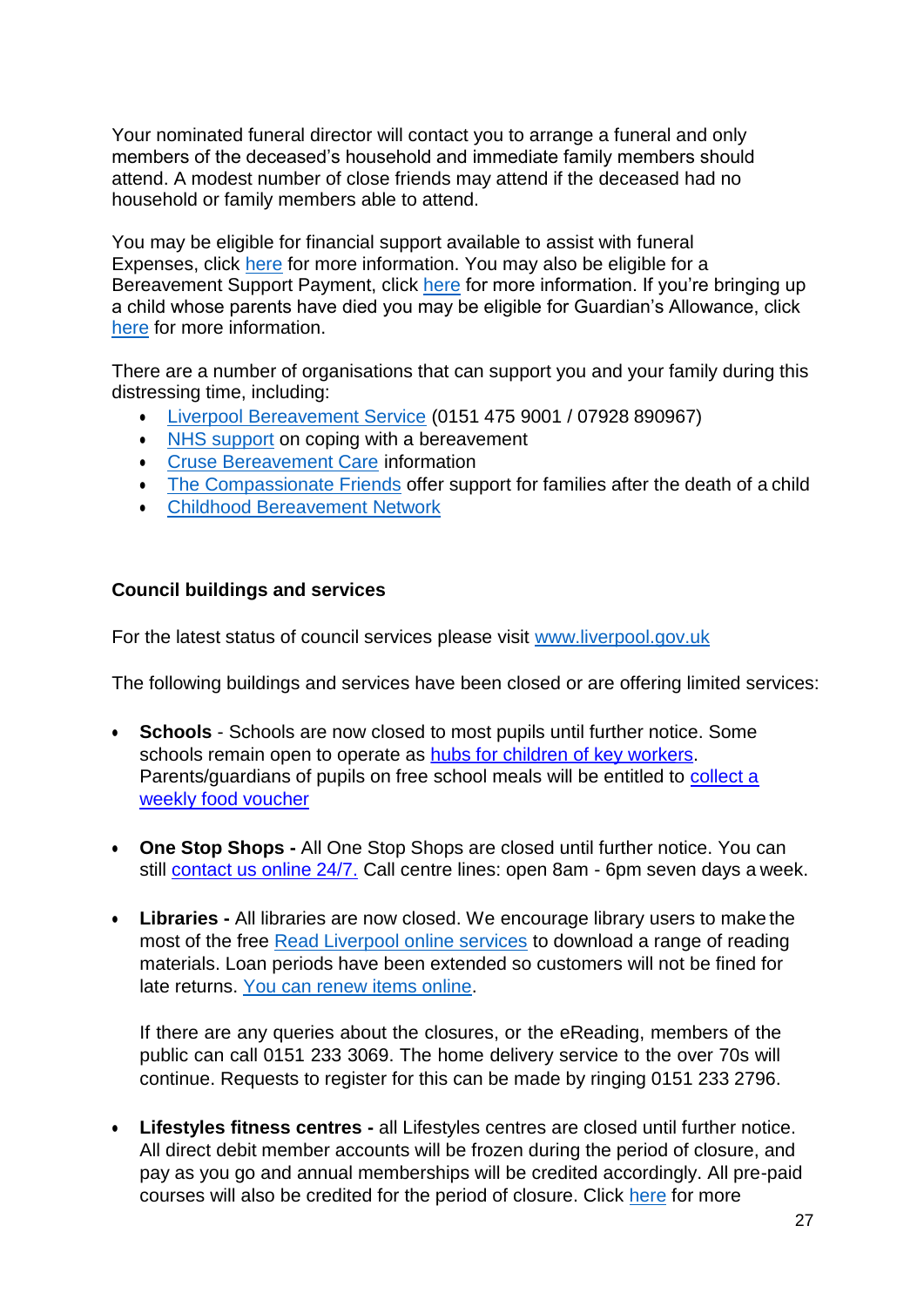information

 **Adult day care centres –** Day care facilities including premises for dementia, mental health and learning disability have closed temporarily. As of Friday 27<sup>th</sup> March Crown Street (mental health), Lime Hub in Kensington (learning disabilities) and Sedgemore in Norris Green (dementia) are closed. Amethyst, L6 (mental health) will be closed when alternative accommodation is found.

Click [here](https://liverpool.gov.uk/adult-social-care/community-support/) for more information.

- **Weddings and civil partnership ceremonies** have now been cancelled and we are not registering any births until further notice. Click [here](https://liverpool.gov.uk/births-marriage-deaths/customer-information-liverpool-register-office/) for more information
- The Register office is now closed and we are only **registering deaths** by phone. We are not **registering births** until further notice. Click [here](https://liverpool.gov.uk/births-marriage-deaths/deaths/register-a-death/) for more for more information
- **City halls and museums**  Croxteth Hall, Liverpool Town Hall and St George's Hall are now closed. Liverpool museums also remain closed until further notice.
- **Green bin collections** resumed on Monday 11<sup>th</sup> May 2020 having been temporarily suspended. Due to the service running at reduced capacity residents are reminded that only the green bin itself will be collected and no additional waste left near the bin.
- Coroner's Court from Thursday 26<sup>th</sup> March Coroner's Court will reduce its opening hours. Click [here](https://liverpool.gov.uk/births-marriage-deaths/deaths/the-coroner/) for more information
- **Bulky Bob's** large item collection service is set to re-start a limited service from 26 May. More information: [https://liverpoolexpress.co.uk/bulky-bobs-collection](https://liverpoolexpress.co.uk/bulky-bobs-collection-service-is-back/)[service-is-back/](https://liverpoolexpress.co.uk/bulky-bobs-collection-service-is-back/)
- **Household waste recycling centres –** centres in Old Swan and Otterspool will reopen on Monday 4 May from 8am until 8pm each day. Traffic at both sites will be carefully managed and larges queues are expected. Please see [Merseyside](https://www.merseysidewda.gov.uk/2020/04/coronavirus-update-monday-30th-march-2020/) [Recycling & Waste Authority website](https://www.merseysidewda.gov.uk/2020/04/coronavirus-update-monday-30th-march-2020/) for more information.
- **In parks and green spaces the following should not be used**: play areas, recreational equipment such as outdoor gym equipment, sports courts and multiuse games areas, bowling greens, and walled gardens.
- **Pest control** visits will no longer ta[k](https://www.liverpool.gov.uk/environmental-problems/pests-and-infestation/)e place following government advice. Click [here](https://www.liverpool.gov.uk/environmental-problems/pests-and-infestation/) for more information.

## **Public Health services**

**Sexual Health** – Liverpool University Hospitals Foundation Trust is now offering an online ordering service for STI testing kits and contraception. This will enable residents to still receive testing and relevant care/support required during this time.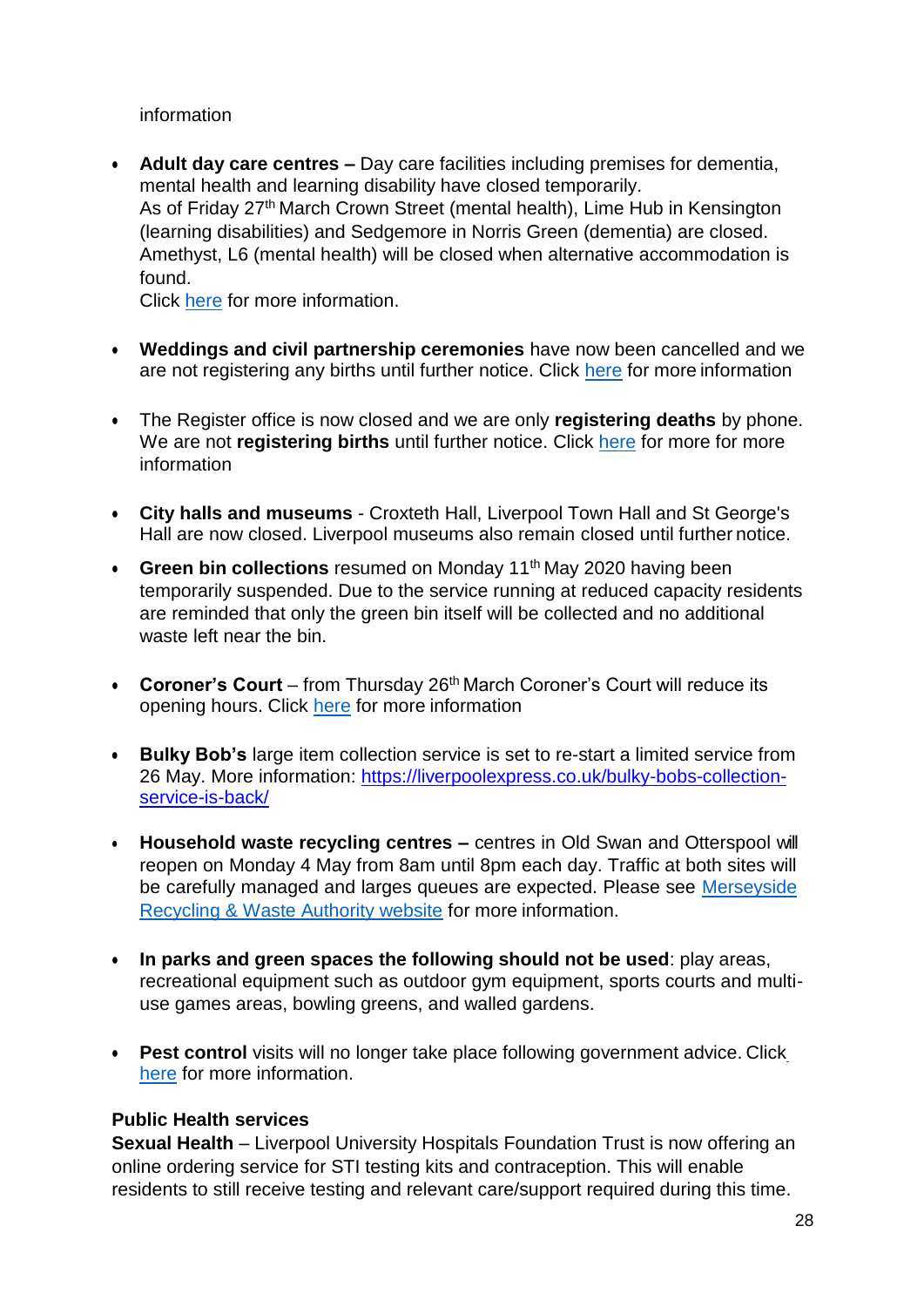Please click the links below to order through SH:24 :

- [STI testing](https://www.axess.clinic/order-a-test/) kits
- **[Contraceptive pills and Emergency](https://www.axess.clinic/order-contraception/) Contraception**
- [Condoms](https://www.axess.clinic/condoms/)

### **Adult Learning Service**

As of Friday 20 March, Liverpool Adult Learning Service Centres are now not available for classroom learning. However, we are working to put in place a remote offer. Please contact us on 0151 233 2430 or 0151 233 1809 or via [https://twitter.com/liverpool\\_als](https://twitter.com/liverpool_als) and [https://www.facebook.com/liverpoolals/.](https://www.facebook.com/liverpoolals/) External examinations will now not take place.

Further information will be available in due course on our website at [www.liverpool.gov.uk/schools-and-learning/adult-learning](http://www.liverpool.gov.uk/schools-and-learning/adult-learning)

## **Liverpool Ways to Work/Employability Support**

Our Liverpool in Work Team are committed to supporting residents to find employment. Staff are still available to help regarding all aspects of finding work, training, volunteering, access to latest vacancies etc.

To access our advisors, please contact [liverpoolinwork@liverpool.gov.uk](mailto:liverpoolinwork@liverpool.gov.uk) or call 0151 233 5312.

Follow us on Twitter @liverpoolinwork

### **The Life Rooms**

Mersey Care have temporarily closed all Life Rooms sites across the city including in Walton but a new online health and wellbeing portal has been developed.

A telephone support service is available Monday to Friday, 9am to 5pm. 0151 478 6556.

Online learning provision can be accessed via the Life Rooms YouTube channel

### **Contact Centre**

Liverpool City Council's telephone contact centre has revised its opening hours and is now open from 8 am – 6pm each day. Careline remains open 24/7. More information on ways to contact the council is available here: <https://liverpool.gov.uk/contactus>

### **Changes to parking restrictions in city centre**

Restrictions on resident parking in the city centre are being suspended. This means those who live on streets where pay and display is usually in operation during the day can now park in a pay and display bay, without penalty, at any time.

This suspension measure has been introduced to support those who are currently